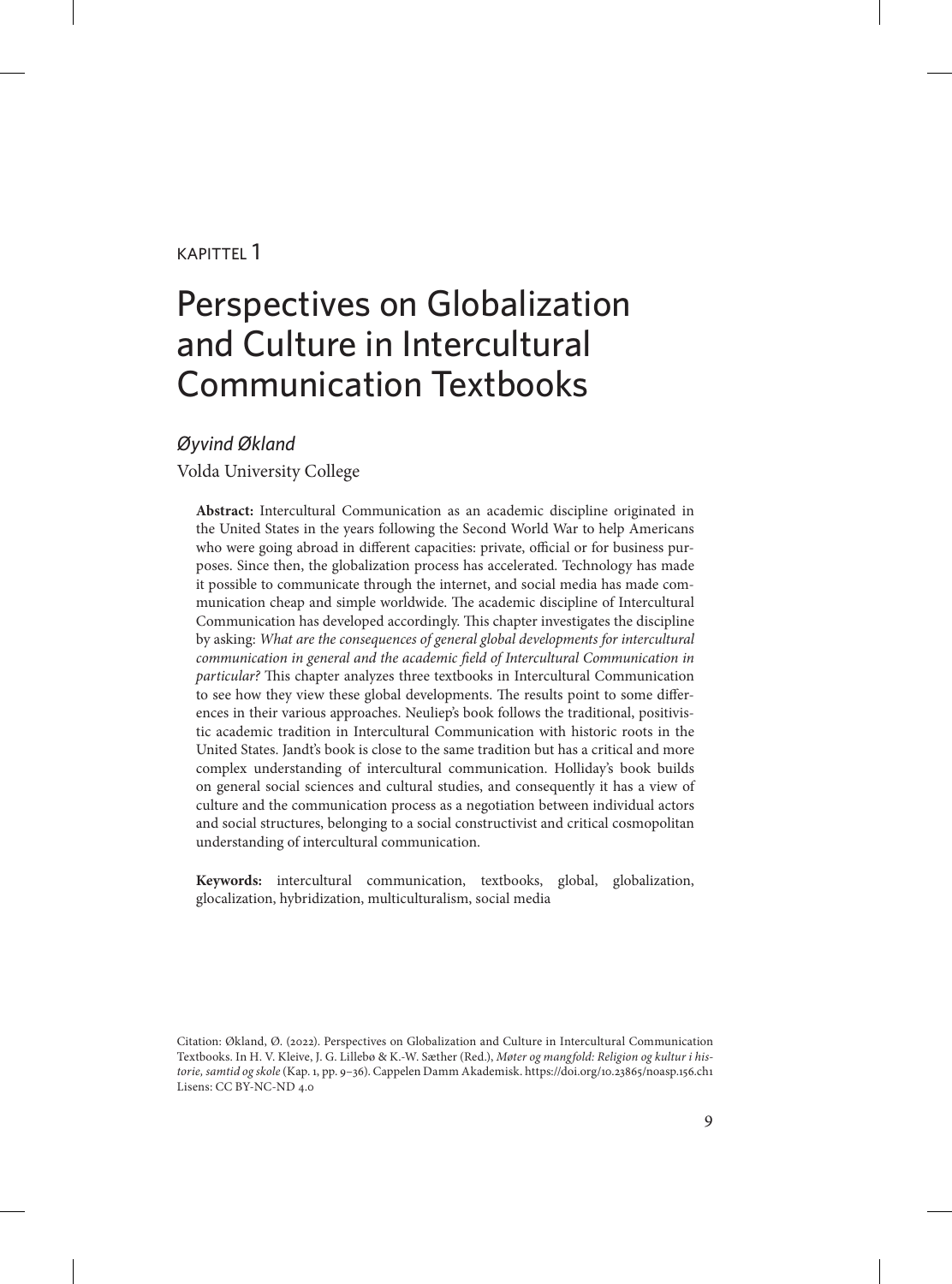# **Introduction**

Human communication across borders has always existed and people have always shown interest in "the other". The modern academic discipline of Intercultural Communication<sup>1</sup> has developed since the Second World War. How different researchers have understood the cultural concept and what constitutes identity has of course varied. The world has changed rapidly since the inception of Intercultural Communication. Since the late 1980s, we have had the discourse of globalization and before that, we were introduced to the concept of the "global village" (Fiore & McLuhan, 1968).

The globalization process has many ramifications, including how to relate to the concepts of culture and identity. The need for a reconsideration of the "culture" concept is not new. Several researchers have advocated for the need to reconsider the concept (Hannerz, 1992; Mathews, 2000), as cultures are no longer regarded as fixed entities but have fuzzy borders and are blended in a complex and hybrid manner (Kraidy, 2002, 2017; Pieterse, 1994, 2001). We are no longer just locals; we are cosmopolitans as well (Hannerz, 1990; Held, 2010). This reconsideration is taking place within various academic fields: in social anthropology (Appadurai, 1996; Hylland Eriksen, 1993; Lewellen, 2002), as well as within Intercultural Communication, as this chapter will discuss further.

The aim of this study is to investigate how recent textbooks in Intercultural Communication deal with the concept of "culture", and in what way the tension between the local and the global is understood. This chapter will therefore look at how this might have affected the academic field as well as textbooks in Intercultural Communication.

The research problem will therefore be to find out *how recent textbooks in Intercultural Communication understand and define culture and the relationship between local and global cultures in intercultural communication*. The underlying research questions are:

<sup>1</sup> When referring to the academic discipline of Intercultural Communication, capital letters will be used throughout this chapter, while lower-case letters will be used when speaking of intercultural communication in general.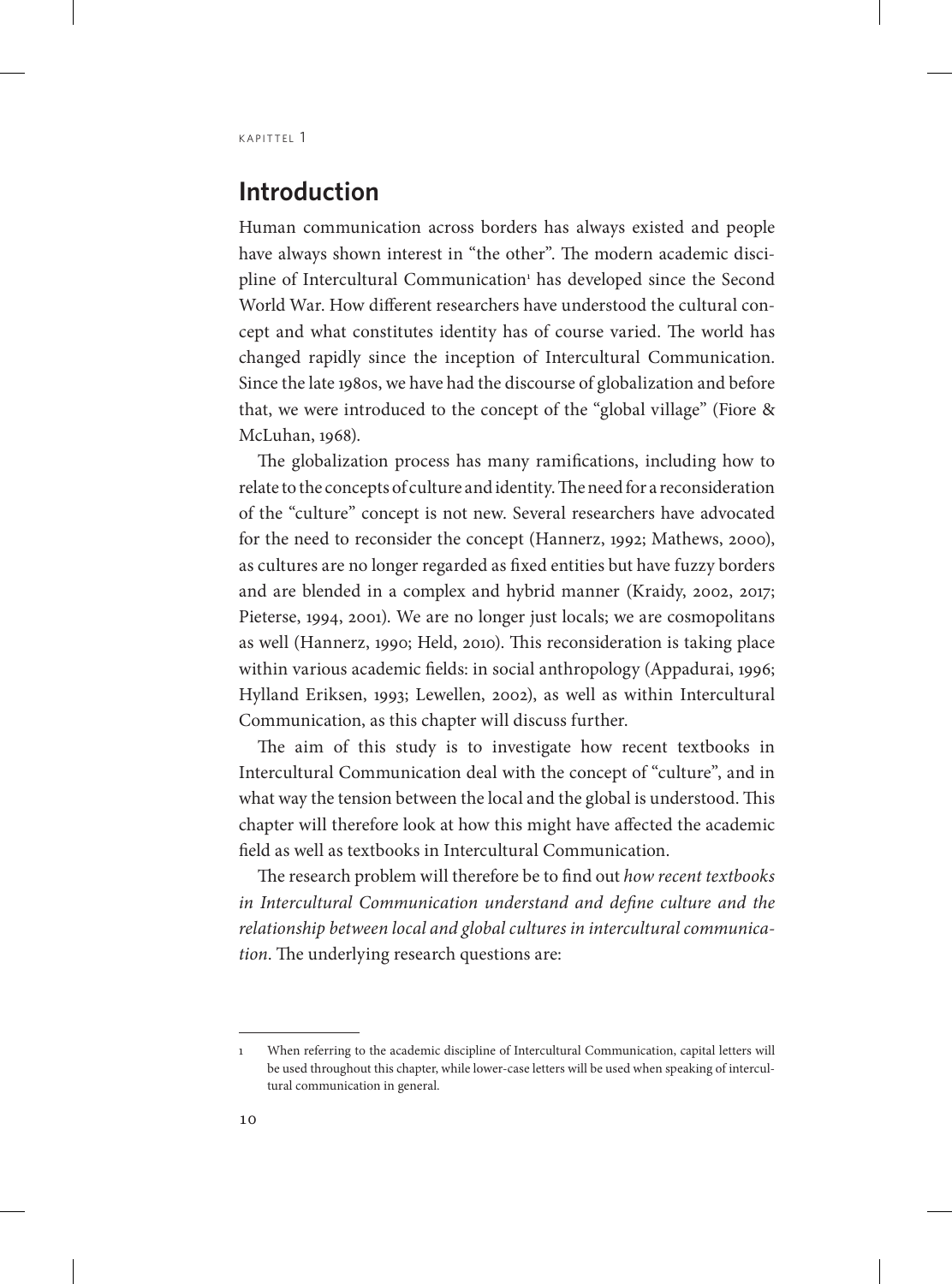- 1) How are the concepts of culture and identity treated in the textbooks?
- 2) How do the textbooks relate to a new, global reality and mixture of cultures?
- 3) How do the textbooks relate to new, digital media as a part of intercultural communication?
- 4) In what way do the textbooks relate to the academic foundations of intercultural communication?

Obviously, these questions have gained increased attention within the field of Intercultural Communication. As Giuliana Ferri states, "as events unfold in contemporary global politics, it is … time to take stock and reflect on the nature of intercultural communication as an academic discipline" (Ferri, 2018). But first, in order to understand the background of the situation, we need to give a brief glimpse of the historical foundations.

## **A historical perspective**

The anthropologist Edward T. Hall is often seen as the father of Intercultural Communication. However, it was never his intention to establish a new discipline. He worked as an anthropologist and taught about foreign cultures in a way that was useful to Americans who were going into service in other countries. The publication of the book *Silent Language* (Hall, 1959), which became a bestseller, made Intercultural Communication interesting to many people (Økland, 2019).

Hall focused on the micro level of culture and how our values affect all communication with others. Therefore, it was important to teach the cultural values of others and the meaning behind the communication. It was also important to understand communication in its context. Hall divided cultures into low-context and high-context cultures, and this has played a very central role in the academic discipline since then (Kalscheuer, 2013).

After a few decades with a very practical focus, a lot of theoretical development was carried out during the 1980s. Central names here are William Gudykunst and Young Yun Kim, who published the work *Communication with Strangers* in 1984. Such theoretical development was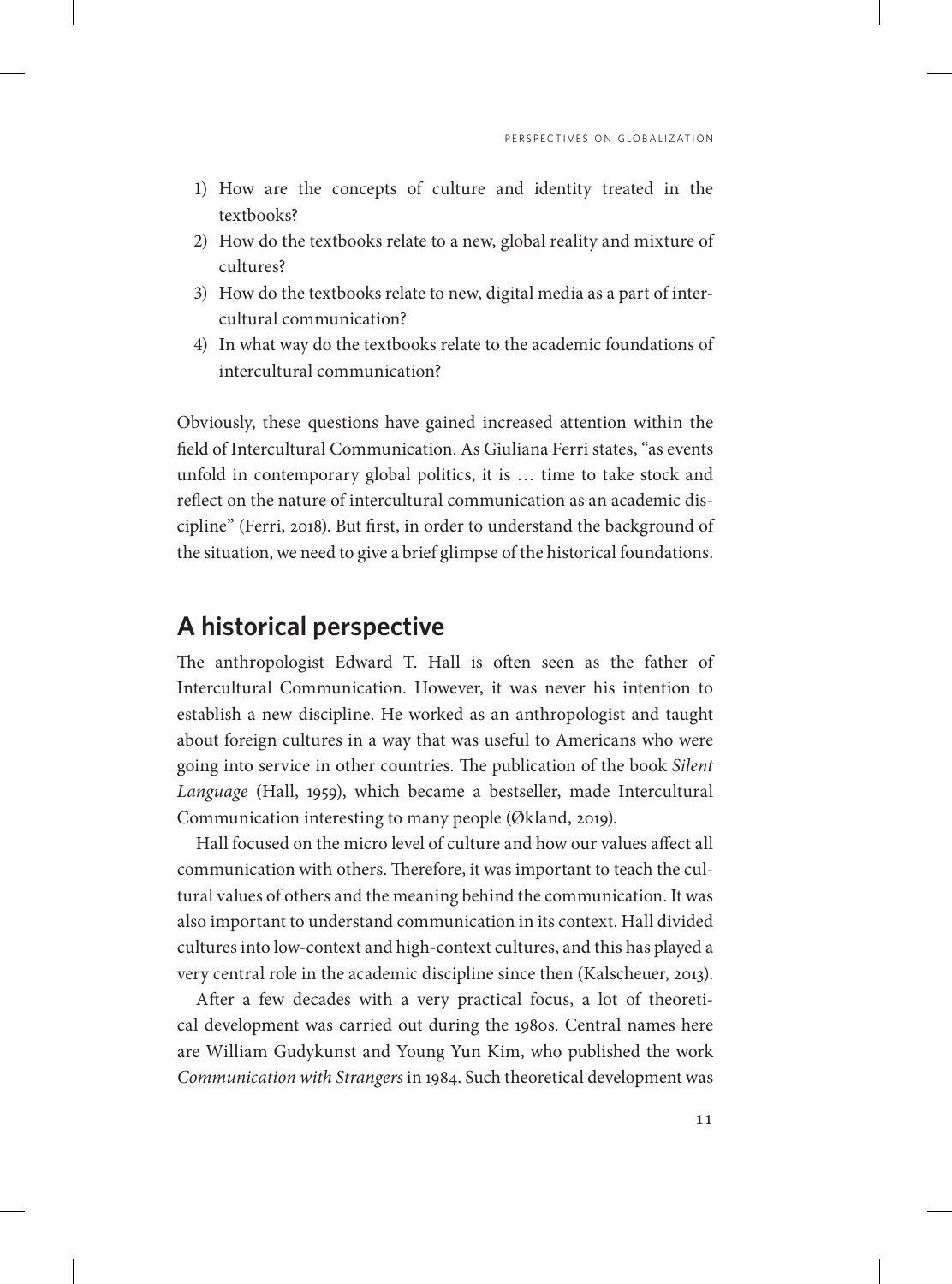especially important for gaining acceptance within the academic environment. In this book, they emphasized trying out and discussing the validity and usefulness of various intercultural theories, such as uncertainty reduction, intercultural communication skills, communication apprehension and relationship development. During this period, there were no studies from Africa, South and Central America, or Southeast Asia (Shuter, 2013). The global aspect was virtually absent. At that time, it was mostly Japan that was of interest as a non-Western culture. There were very few studies of specific cultures, world regions or ethnic groups (Shuter, 2013).

The studies of Geert Hofstede (1980) were gradually used extensively, especially from the 1990s. He identified five cultural dimensions: individualism-collectivism, masculinity-femininity, power distance, and uncertainty avoidance. By using these dimensions, he evaluates features of various nations. Hofstede has been frequently criticized for using nations as his research unit, a critique he partly agrees to, but he claims that this is the only possible research unit (Jandt, 2020, p. 166).

From the beginning of the 1980s, Intercultural Communication studies started to distance themselves from the frameworks of national culture as equivalent to culture and look more into macro structures and the question of power and status differences (Romani & Claes, 2013). In addition to Hofstede's studies, many other studies were also published that emphasized how to apply theories and knowledge about cultures in a practical context (Brislin, 1990).

When the theoretical basis of the subject was largely laid, one could again concentrate on the relationship between theory and practice, which occurred throughout the 1990s (Martin, 1994, p. 12). Theory was no longer the dominant theme, and the number of published studies in intercultural communication increased sharply (Shuter, 2013).

In the 1990s, the spotlight in the United States was on multiculturalism and the relationship between different ethnic groups. In Europe, a sharp increase in immigration had been seen from the 1960s onwards, and here too multiculturalism was the center of attention. Edward Said's book *Orientalism* (1979) criticized both academia and art's image of "the other" as inferior to the West and characterized by a colonialist way of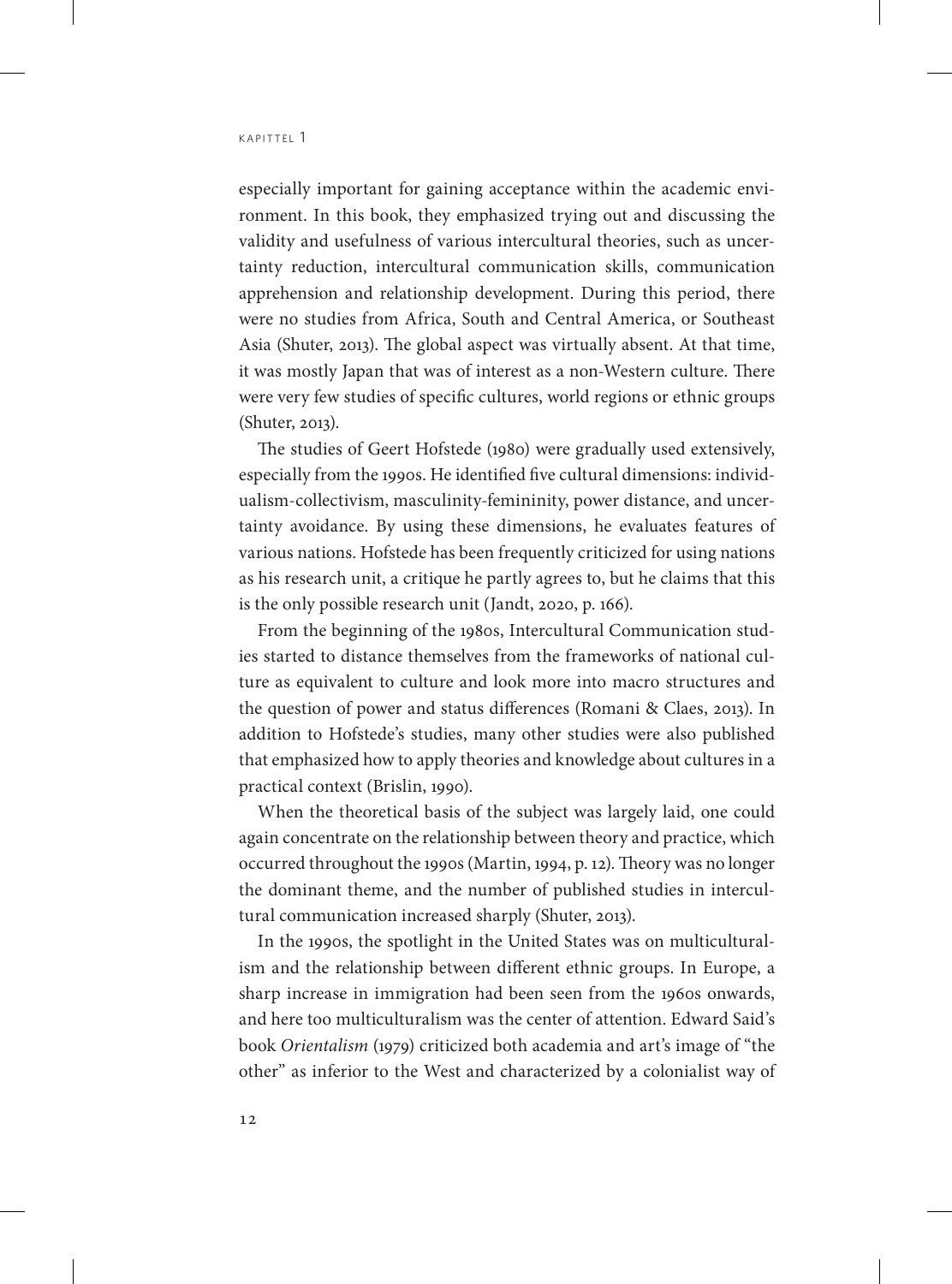PERSPECTIVES ON GLOBALIZATION

thinking. This criticism was gradually heard in academia in general, also in Intercultural Communication. Today we are living in a postcolonial time, and the subject must develop further to become fully and completely intercultural, Kalscheuer claims (2013).

Currently, there are many different categorizations of schools and researchers in Intercultural Communication, as well as advocates that "radically" configure how we conceptualize, theorize, teach, and practice intercultural communication (Ganesh et al., 2017, p. 355), and we will come back to this when the three textbooks are discussed according to these different traditions. After the internet was introduced in the 1990s, the possibilities of actual intercultural communication across cultural borders have been revolutionized. Each individual with internet access is now able to communicate with the rest of the world, through what Castells calls mass self-communication (Castells, 2009; Fuchs, 2014; Haugseth, 2013).

Even though many researchers see the need for re-configuring how we understand intercultural communication, there is no doubt that especially within the business world, the theories of Geert Hofstede are still very dominant (Duguleană, 2014; Meyer, 2014). Undoubtedly, there have been many voices that are critical to Hofstede. He has been criticized for his numeric approach to his cultural dimensions, instead of using more qualitative techniques (MacSweeney, 2002). Some argue that globalization is causing increasing cultural convergence, which is not taken sufficiently into consideration (Shenkar, 2001) and Hofstede's data from the 1960s might be too US and IBM-centric (Javidan et al., 2006). Others, although acknowledging and agreeing with much of the criticism, still argue that Hofstede's dimensions provide some very important tools for analyzing cultures (Soares et al., 2007).

When it comes to the Norwegian context, Intercultural Communication appeared as a subject in the 1980s, parallel to the new wave of immigration. Educators saw the need for new tools and migration pedagogy was introduced into teacher training and schools (Bjørnæs, 1993). *Møte Mellom Kulturer* (*Meeting Between Cultures*) (Dahl & Habert, 1986) became a very popular book within academia, as well as outside. It was linked to the tradition of Hall and Hofstede. This book was later substantially revised and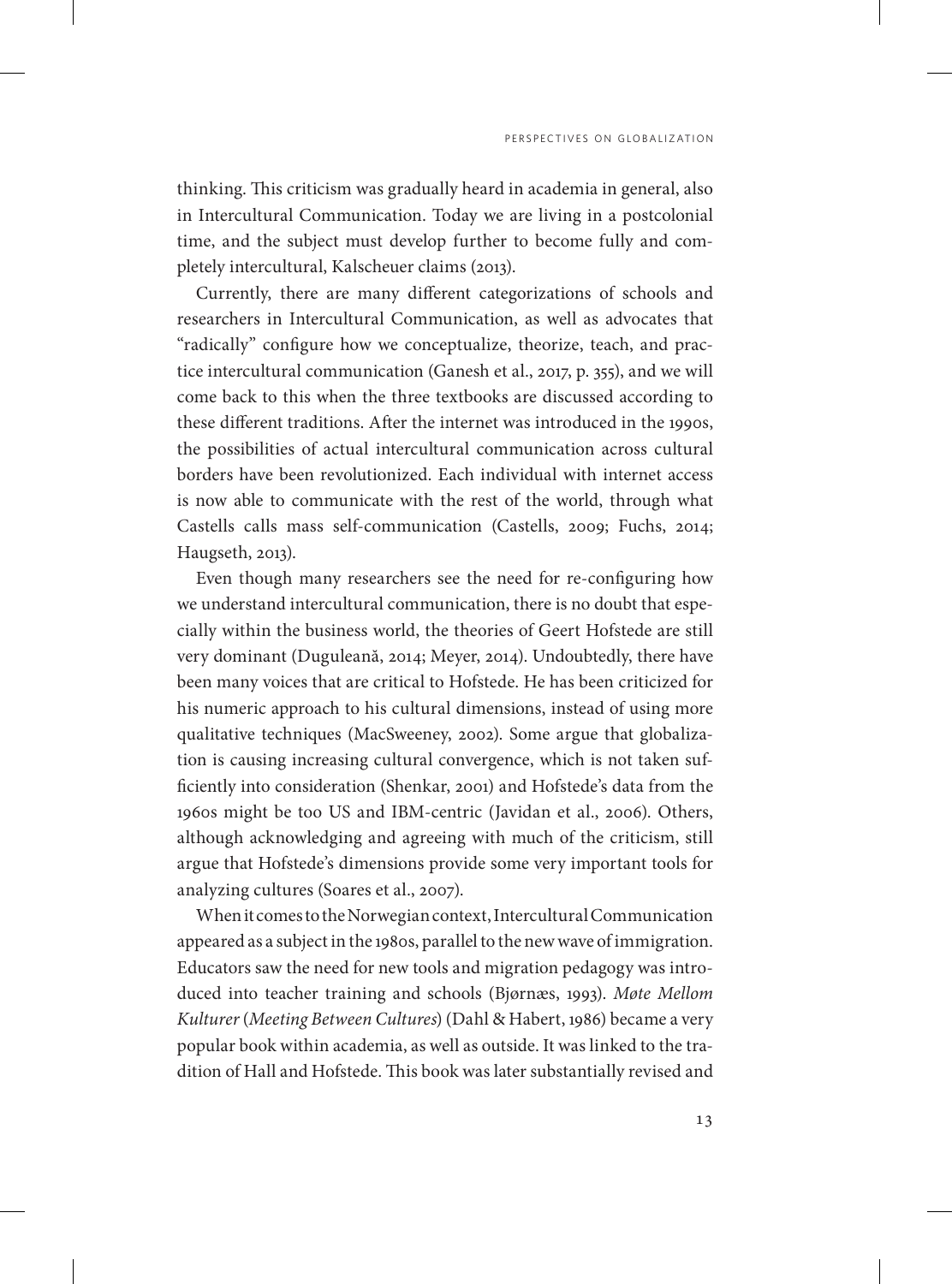renamed *Møter Mellom Mennesker* (*Meetings Between People*) by Dahl (2013), and it is still very much used in the educational system. The new title downplayed the importance of culture as opposed to the individual factor in communication. The first chapter of the book deals with global issues and refers to Roland Robertson's term "glocalization" (1995), as well as creolization and hybridization of cultures (Dahl, 2013, pp. 17–23). Later, an English version appeared (Dahl, 2016). Other books in basic intercultural communication have also been published in Norwegian (Dypedahl & Bøhn, 2017; Fife, 1991, 2002; Hylland Eriksen, 1997), as well as a number of books that focus on intercultural aspects related to various professional studies, many of them focusing on "diversity" instead of "interculturality" (Aadnesen & Hærem, 2007; Aambø, 2021; Berg & Ask, 2011; Fandrem, 2011 Javo, 2010; Jensen & Ulleberg, 2011; Magelssen, 2008; Melberg & Kjekshus, 2012; Nergård & Vitebsky, 2019; Nilsen, 2017; Roddvik, 2010; Salole, 2013; Ylvisaker & Rugkåsa, 2020, Røthing, 2017; Økland, 2013).

Some of these textbooks belong to a traditional understanding of intercultural communication as a skill that can be learnt (Rygg, 2014), while others lean towards a more hermeneutical approach (Jensen, 1998; Jensen et al., 2006), but this is not the place to evaluate them further. However, the following research into new English textbooks will give insight into the basic positions of the new books and evaluate them according to how they balance the academic tradition from intercultural communication with the new global situation in the third millennium.

## **Method**

The market for textbooks in Intercultural Communication has been rapidly increasing since the first ones appeared around 1970, with Samovar and Porter's book as a very popular example (Samovar & Porter, 1972). We can now find textbooks about Intercultural Communication in connection with many different academic disciplines: marketing, professional studies, social work, education and so on.

For this study, a very strict selection was made. Only textbooks from 2018 or later were considered. These textbooks had to be monographs by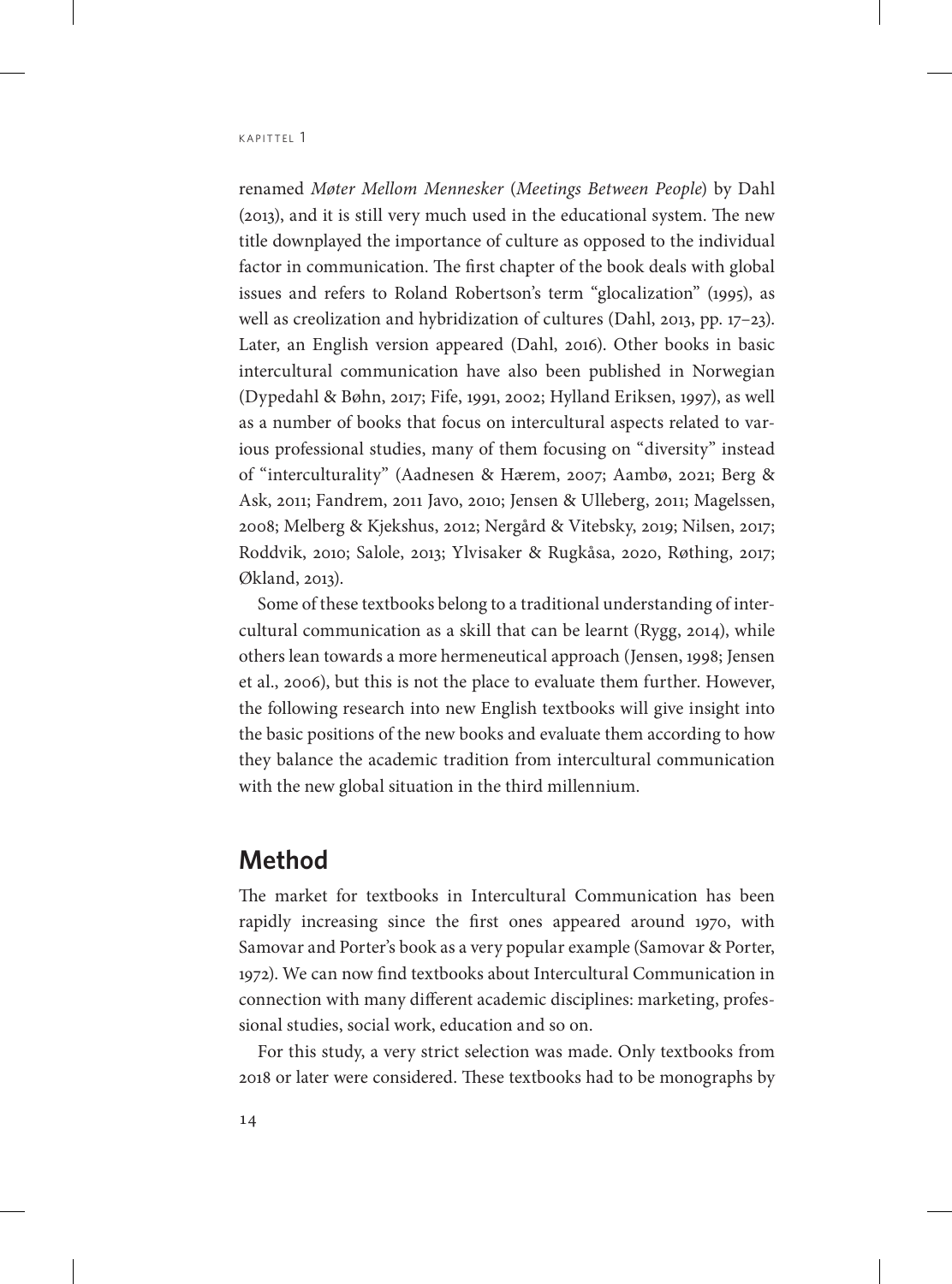one author and not anthologies by several authors. The title had to include "intercultural communication" and they had to be in English, published by major publishers. They were found through searches in Google Scholar, scholastic books and the university library's search engine. Another criterion was that they had to be general textbooks for undergraduate students within the field of Intercultural Communication. If they were more specialized textbooks within certain specific fields, such as marketing, they were excluded. Likewise, if they focused on more specific cultures or regions, they were excluded as well. The books did not need to be first editions.

Given these limitations, the search ended up with three textbooks that were studied in more detail to find out how they were able to answer the problem statement and the research questions. The textbooks that matched the criteria were: *Understanding Intercultural Communication. Negotiating a Grammar of Culture* (Holliday, 2018), *An Introduction to Intercultural Communication*. *Identities in a Global Community* (Jandt, 2020) and *Intercultural Communication. A Contextual Approach* (Neuliep, 2020). These books were accessed in electronic versions. Adrian Holliday's book was the second edition, James W. Neuliep's book was the eighth edition and Fred E. Jandt's book was the tenth edition. Special attention was therefore given to the changes from earlier editions that they themselves highlighted in their prefaces.

To find ways of comparing the textbooks, a mixture of qualitative and quantitative content analysis was used (Bratberg, 2014). Regarding how and to what degree the books emphasized the topics included in the research problem, quantitative analysis was used. An important focus in the analysis was to investigate to what extent the books related to the history of the academic field of Intercultural Communication and, consequently, if and how they referred to central figures such as Edward T. Hall, Geert Hofstede, and William Gudykunst. The books were searched for mentions of these names.

A tool that was used to find out how the textbooks understood and defined the relationship between local and global culture was to find out the frequency and the use of some central concepts that were chosen to represent several basic issues in the general discussion of cultural issues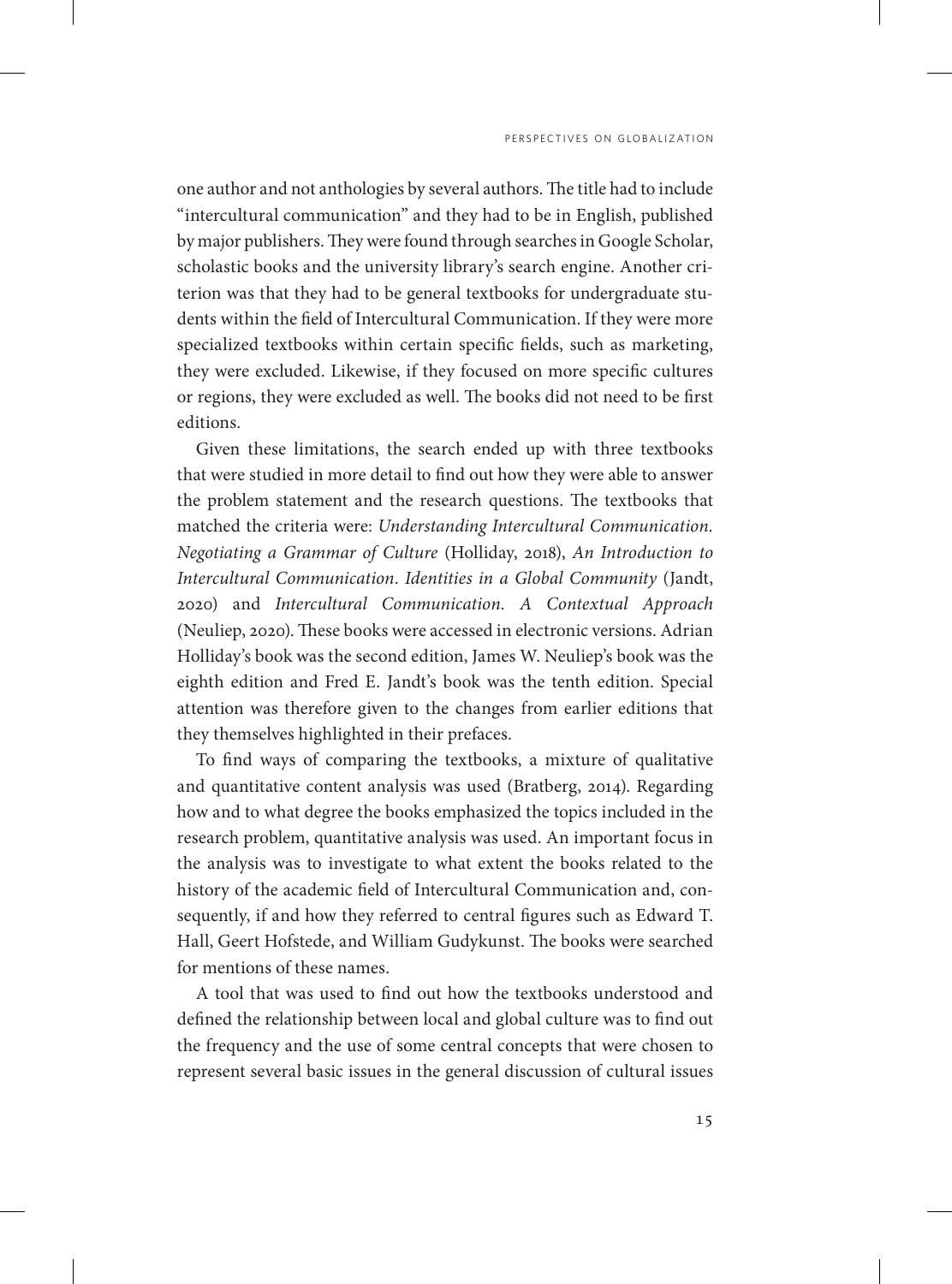related to globalization. Some terms were excluded, such as "intersectionality", "transnationalism", and "transculturalism", either because they were in one way or another defined as covered, or they were regarded as not relevant enough.

Since the textbooks were available and searchable online, it was relatively easy to locate the selected terms. Five main categories were chosen: culture, global aspects, communication, identity, and tradition. In the "culture" category, the following terms were selected as subcategories: culture, essentialism, nation, ethnic and ethnicity. In the "global aspects" category, multicultural/ism, globalization, western and non-western were included. In the "communication" category, internet, Facebook, and social media were searched for. An important part of the research was to find out how the textbooks understood the communication part of intercultural communication, not only in theory, but in the practical sense too. The aim was to find out to what extent modern technology was recognized and included in their understanding of these terms.

Under the "identity" umbrella, the terms glocalization, glocal and hybrid/ity/ization were placed. Finally, to find out how they linked up to earlier, quite influential theorists in the field, E. T. Hall, Hofstede and Gudykunst were chosen. This served as an indicator of the degree to which they defined themselves as a part of their heritage.

# **The three textbooks' understandings of globality**

In our research problem, we asked *how recent textbooks in Intercultural Communication understand and define culture and the relationship between local and global cultures in intercultural communication*. The three different textbooks had clear differences in their emphases. Before we continue with the qualitative presentation of the findings, it may be useful to look at the quantitative data and present a numerical table showing some of these differences. The various terms were searched for in both American English and British English, as well as different variations of the words.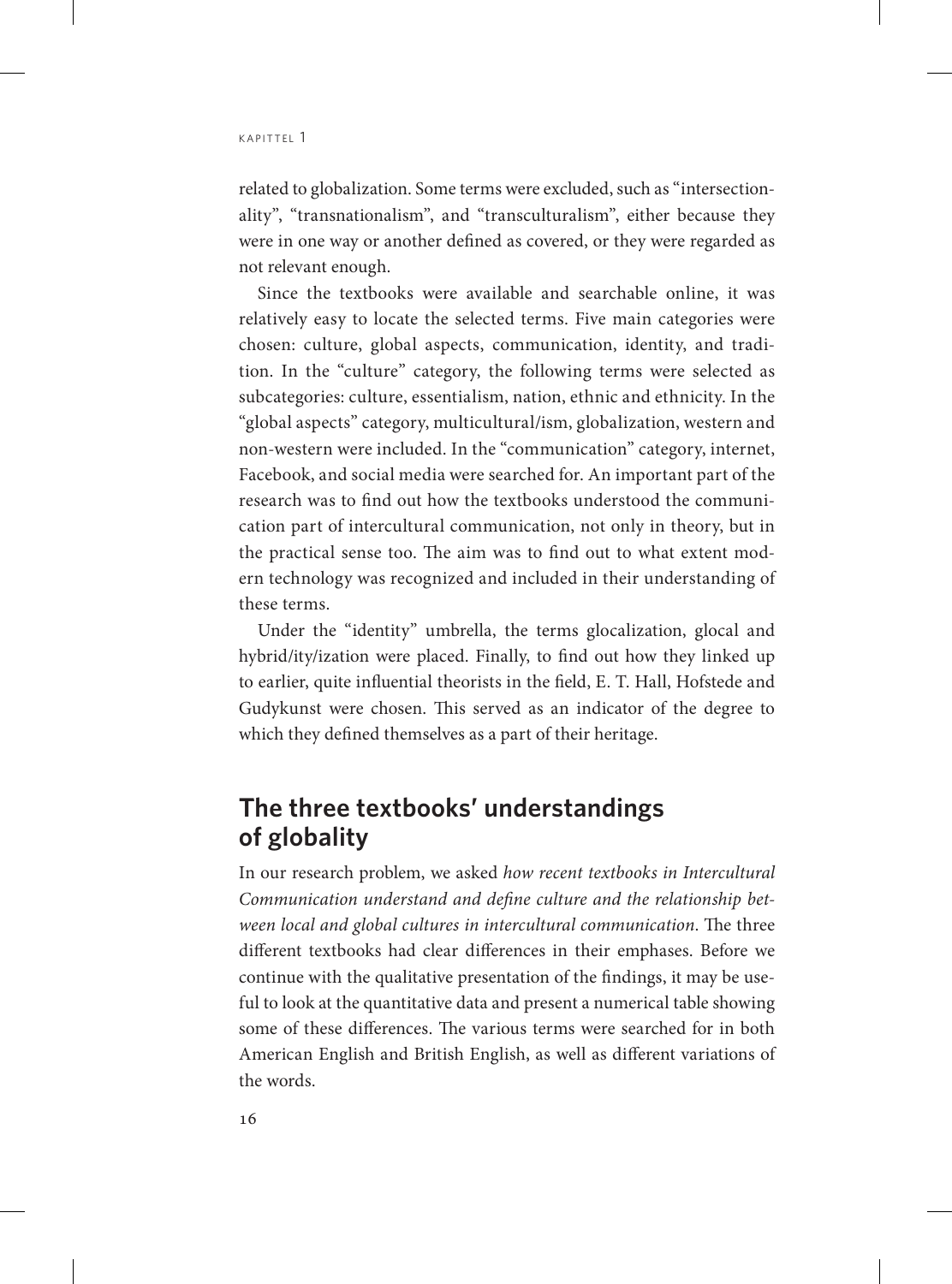|                | 1. Culture       |                      |                            |          |           | 2. Global aspects |                                            |     |          |              |                                         |  |
|----------------|------------------|----------------------|----------------------------|----------|-----------|-------------------|--------------------------------------------|-----|----------|--------------|-----------------------------------------|--|
|                |                  | Culture Essentialism | Nation                     | Ethnic   | Ethnicity |                   | Multicultural Globalization Global Western |     |          | Non-         |                                         |  |
|                |                  |                      |                            |          |           | /ism              |                                            |     |          | western      |                                         |  |
| Holliday       | 436              | 23                   | 19                         | 9        | 3         | 39                | 45                                         | 85  | 98       | 20           |                                         |  |
| Jandt          | 721              | 0                    | 100                        | 77       | 47        | 15                | 6                                          | 132 | 165      | 10           |                                         |  |
| <b>Neuliep</b> | 936              | 0                    | 12                         | 88       | 39        | 40                | 3                                          | 37  | 69       | 3            |                                         |  |
|                |                  |                      |                            |          |           |                   |                                            |     |          |              |                                         |  |
|                | 3. Communication |                      |                            |          |           | 4. Identity       |                                            |     |          | 5. Tradition |                                         |  |
|                | Internet         |                      | Facebook Social Media Non- |          | Identity  | Glocalization     | Glocal                                     |     |          |              | Hybrid   E.T. Hall   Hofstede Gudykunst |  |
|                |                  |                      |                            | verbal   |           |                   |                                            |     |          |              |                                         |  |
|                |                  |                      |                            |          |           |                   |                                            |     |          |              |                                         |  |
| Holliday       | 2                | 23                   |                            | $\Omega$ | 55        | 0                 | 0                                          | 20  | $\Omega$ | $\Omega$     | $\Omega$                                |  |
| Jandt          | 95               | 36                   | 89                         | 115      | 314       | 10                | $\Omega$                                   | 1   | 20       | 83           | 8                                       |  |
| <b>Neuliep</b> | 39               | 51                   | 42                         | 335      | 80        | 0                 | $\Omega$                                   | 0   | 80       | 27           | 91                                      |  |

Presentation of the numerical differences in the three textbooks' emphases.

Only some of the figures will be directly commented upon in the following presentation of the findings, but the table illustrates some of the different perspectives related to the research questions. Categories 1 and 4 relate to the first research question, category 2 to the second research question, category 3 to the third research question and category 5 to the fourth research question.

# Categories 1 and 4: Understanding of "culture" and "identity"

The first research question was: *How are the concepts of culture and identity treated in the textbooks?* The findings here will focus on some of the terms that were searched for and used in the different books.

## *Culture*

Naturally, understanding of the culture concept provides the foundation for the textbooks' treatment of intercultural communication. Quantitatively speaking, Neuliep is the author who uses the concept of culture the most. He uses it 936 times, while Holliday mentions culture less than half as many times, with 436 mentions, and Jandt is somewhere in-between. Jandt mentions it almost as often as Neuliep, at 721 times. It is not possible to interpret much from this, other than it is an interesting fact that the two American authors use the term about twice as often as the British author. That aside, let us then look at how they use the term and in what contexts.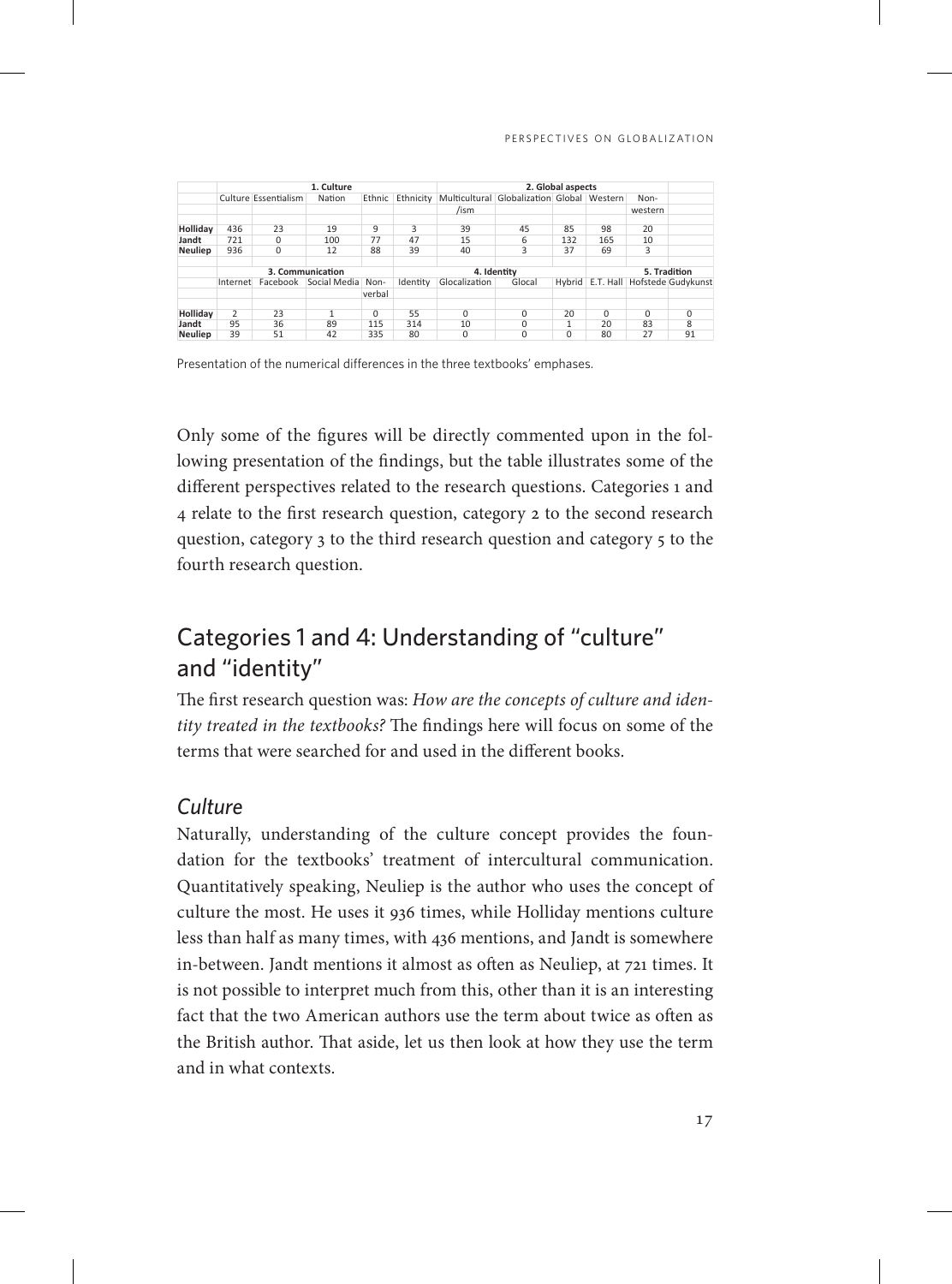For Neuliep, culture is defined as the shared values, beliefs, and behavior of a group. Such groups are mostly referred to as American, Japanese, Indian, and so on. Culture is defined as consisting of different layers. Next to the larger cultural context is the microcultural context, which consists of ethnic groups, minority groups, and subcultures. The next level is the environmental context, consisting of geographical and physical locations. In this context, the interaction between one person from culture A and another person from culture B takes place in a particular sociocultural context, using verbal and non-verbal codes. Neuliep is, however, clear about the fact that cultures are not fixed entities. They are fluid and constantly changing (Neuliep, 2020, p. xxiii).

Jandt has a slightly different approach. He defines six forms of regulators to define what constitutes culture: religion, nation, class, gender, race, and civilization. He describes the recent development within Intercultural Communication to revive the perception of making national identity almost equivalent to cultural identity (Jandt, 2020, p. 4). His definition of culture is a bit like Neuliep's when it is defined as "the totality of a large group's thoughts, behaviors, and values that are socially transmitted" (Jandt, 2020, p. 34). A difference here is that the members themselves consciously identify with the group. The terms "subculture", "subgroups", "counterculture", and "co-culture" are discussed, but Jandt suggests replacing them with "community" because of the negative connotations they may have (Jandt, 2020, p. 3).

By using his "grammar of culture'" model, Holliday presents a complex view of how to understand culture and the communication process. It is inspired by the structure of languages, which "enable us to understand sentences, the grammar of culture provides a structure which enables us to understand intercultural events" (Holliday, 2018, p. 1). What makes up culture is a constant dialogue between social and political structures on the one side and cultural products on the other side. In between those two we find personal trajectories such as family, ancestry, peers, and profession, together with what Holliday calls "underlying cultural processes". They are small cultural formations like reading and making culture, constructing rules and meanings, and imagining Self and Other. This model, according to Holliday, is just a simple map to explain what is involved in the processes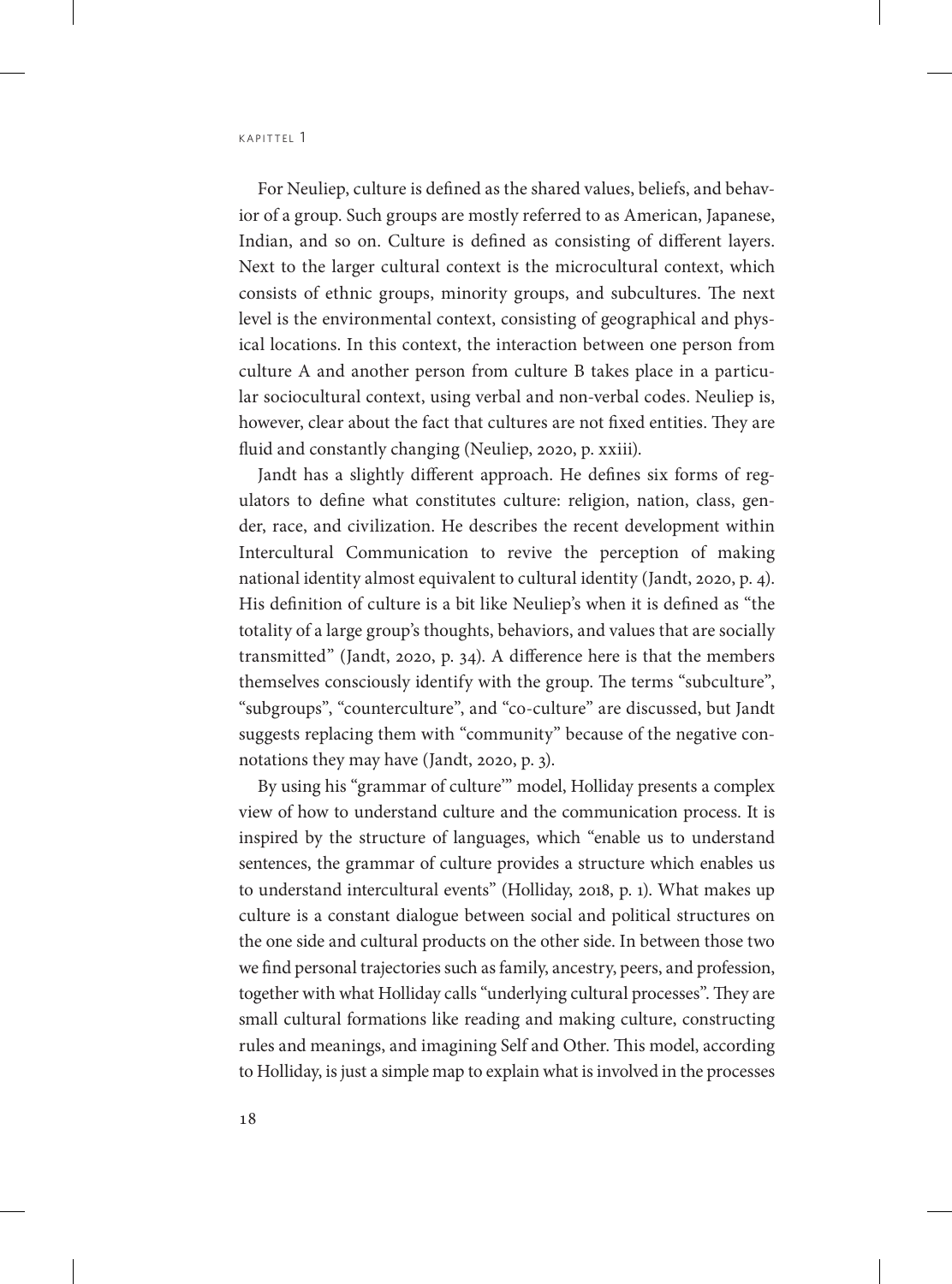of intercultural communication. It is an individual's negotiation with the social structure, and it is the social structure responding to an individual's actions. The actual terrain is much more complex, but the model can guide us in understanding the process, according to Holliday (2018, p. 1).

Holliday shows the complexity involved in intercultural communication, and that it is not a matter of communication from one fixed culture to another, but rather a complex negotiation based on one's background and the preconditions of each person. This view of the communication process, or rather the negotiation, relates to Holliday's emphasis on the need for having a non-essentialist view of culture. Jandt and Neuliep do not make any references to essentialism or an essentialist view of culture.

#### *Nation*

As Neuliep's book is aimed at American students, the author, when explaining the nature of culture, asks the question: "As you stand in the lunch line, do you say to yourself, 'I am acting like an American'?" (Neuliep, 2020, p. 12). Neuliep's definition of culture is "an accumulated pattern of values, beliefs, and behaviors, shared by an identifiable group of people with a common history and a verbal and nonverbal symbol system" (Neuliep, 2020, p. 13). He goes on to say, a bit later in the text, that "In the United States, for example, individuality is highly valued", and "Americans believe that people are unique".

Moreover, Americans value personal independence. Conversely, in Japan, with its collectivistic and homogenous culture, a sense of groupness and group harmony are valued. Most Japanese see themselves as members of a group first, and as individuals second. In a table, Neuliep lists some characteristic values connected to Saudi Arabia, India, Yemen and Maoris (New Zealand). Neuliep seems to equate culture with nation. When it is not the nation, the culture, for example, Maori culture, is separated from the country itself (Neuliep, 2020, p. 14).

As mentioned in the Preface (Jandt, 2020, p. xviii), Jandt has rewritten a chapter dealing with nation-state cultures, because of the critique against Hofstede's nation-state units in his research. Nevertheless, Jandt states that the nation-state identity is the primary identity for most people in the world today, especially in modern developed nations. It is often equated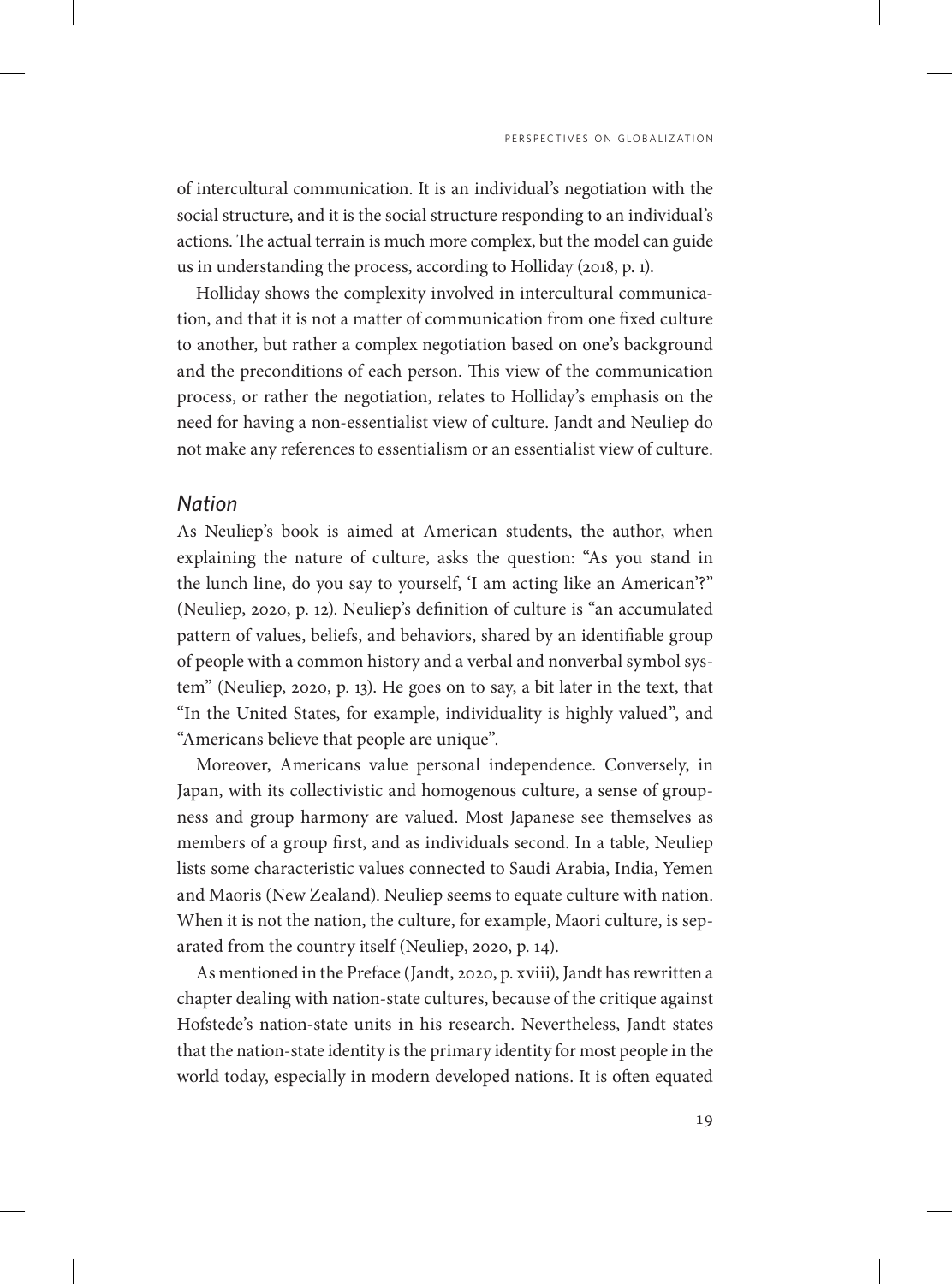with cultural identity. People are concerned that they will lose their traditional culture and national identity, especially because of immigration and foreign influence (Jandt, 2020, p. 200–201). When presenting dominant American values, Jandt states that even though the United States is extremely culturally diverse, the sharing of some basic underlying values are strong. These values have developed during the country's history and are today commonly shared among most of its inhabitants. These values are different from values in other countries (Jandt, 2020, p. 206).

Jandt nuances this picture when he looks at recent developments in the United States. He describes a tendency towards an increasing fragmentation of the national culture, towards regionalization:

The old industrial heartland is being replaced with new regional economic centers inthe South and West, while at the same time the United States is becoming part of an integrated global economy. Integration and equal rights have resulted in recognition and acceptance of social and cultural differences. Immigration has eroded the homogeneity of the U.S. population and created ties between U.S. society and other societies around the world. As national media have grown into global media, new forms of local, special interest, and multilanguage media have appeared. International air transportation makes it easier and less expensive to travel abroad than to rural U.S. locations. The end of the Cold War lessened for a time the need for a large national security establishment. (Jandt, 2020, p. 224)

Holliday critiques some of the established literature, which to him can be seductive because it claims objectivity and neutrality. He traces this kind of essentialist view of culture back to Emile Durkheim and his structural-functional model of society. According to the structuralfunctional model, national culture contains all other aspects of society, which again contain behavior and values. According to this understanding, "behaviour and values are (a) explainable and predictable by the characteristics of the national culture and (b) essentially different to behaviour and values in another national culture". Holliday calls this "methodological nationalism" (Holliday, 2018, p. 134).

Holliday's own model is based on the social action model of Max Weber (1964, 1968), which states that human behavior can never be determined.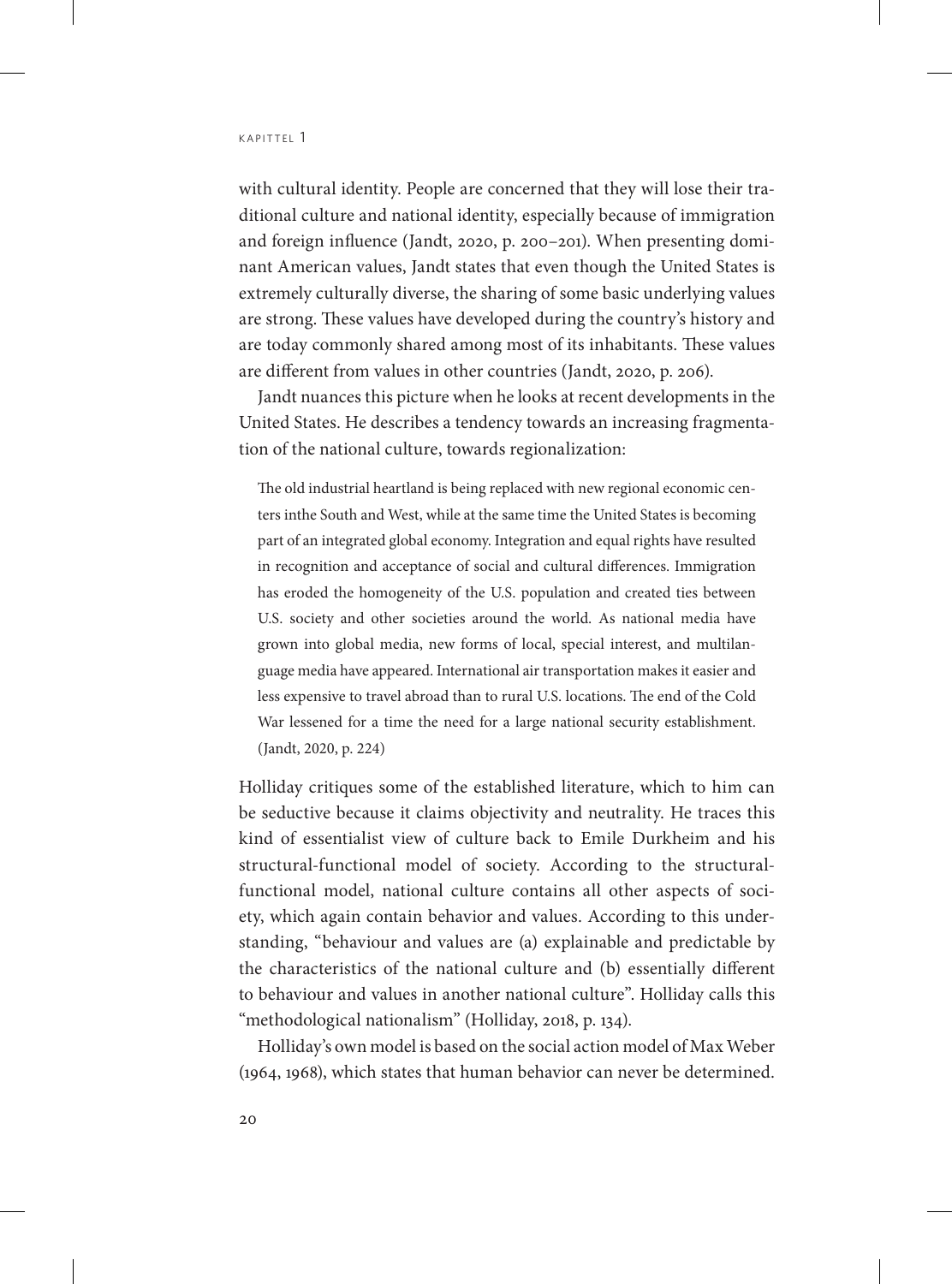Political and other circumstances may reduce the possibilities for individual social action, but that does not mean that it can be prevented altogether (Holliday, 2018, p. 6).

#### *Ethnicity*

Neuliep defines ethnicity as a microculture within the greater culture, as explained above. He names those who represent such microcultures within the greater American culture: Arab American, African American, or Black American, American Indian, Native American, Asian American, Hispanic/Latino and White or Caucasian if they are of European ancestry. He refers to colleagues when he explains how he has come up with this categorization, and states that "there is no consensus among them. The 'correct' terminology depends on who you ask" (Neuliep, 2020, p. xxiii).

Ethnicity is grouped as one of the six forms of regulators, parallel to race and skin color in Jandt's book. Race is associated with physical appearance, while ethnicity generally refers to "heritage, family names, geography, customs, and language passed on through generations" (Jandt, 2020, p. 9). Due to increased mobility and immigration, as well as interracial marriage, people can have multiple or mixed identities. Jandt refers to the debate on "hyphenated" identities, such as "Italian-American". He seems to agree with those who suggest omitting the hyphen. In the case of the term "African American", however, he wants to keep it (Jandt, 2020, p. 13).

In Holliday's textbook, ethnicity is barely mentioned. In connection with the explanation of his "grammar of culture" model, he explains that national, ethnic, or large culture relates to both the particular social and political structures, as well as the cultural products (Holliday, 2018, p. 1). Otherwise, ethnicity is only mentioned when he refers to Stuart Hall and his experience of exoticization of his cultural background (Holliday, 2018, p. 140).

## Category 2: Global aspects

In the second research question, we asked: *How do the textbooks relate to a new, global reality and mixture of cultures?* Again, some chosen terms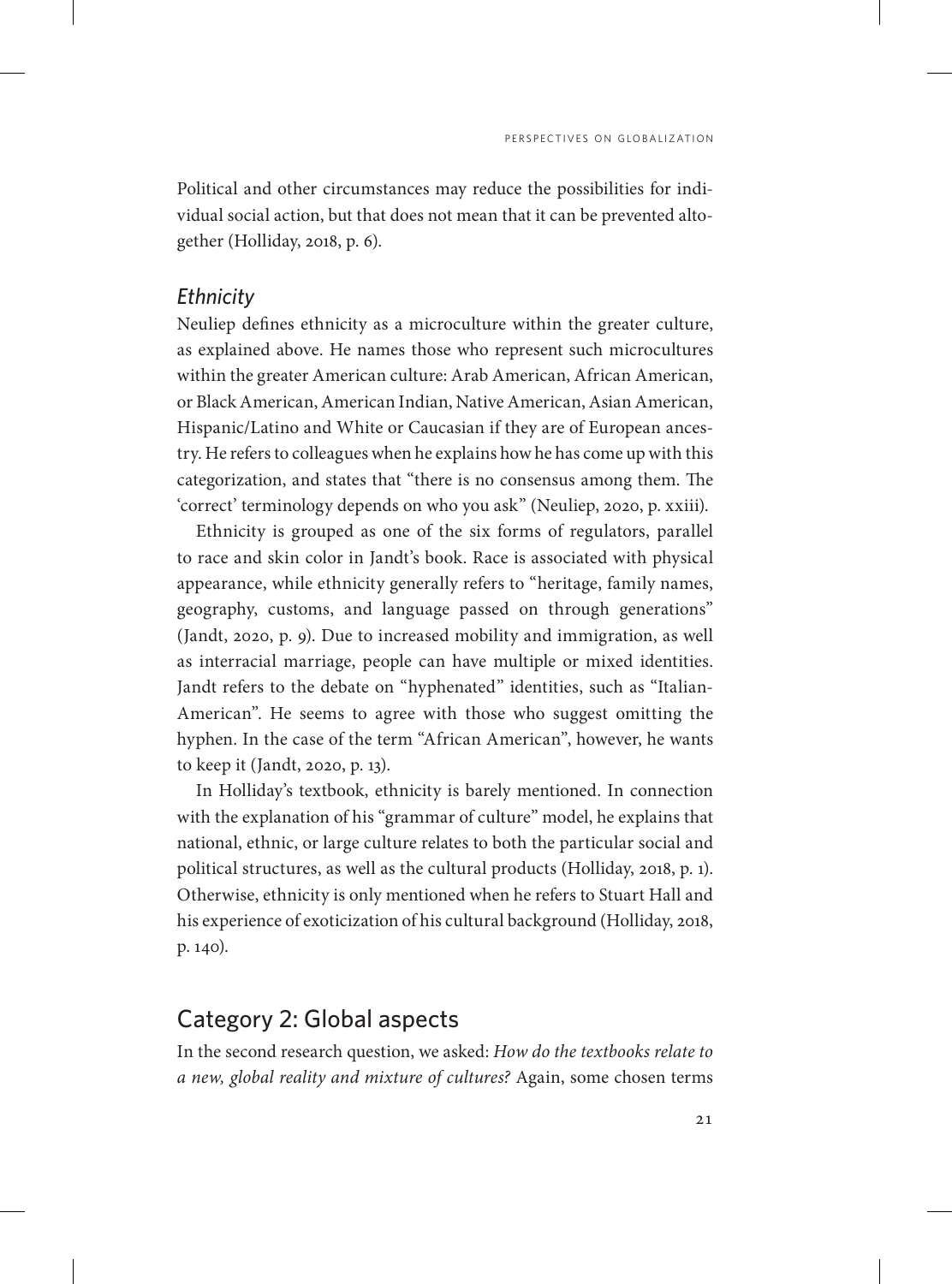$KAP$ ITTFI  $1$ 

are used to look at the various perspectives in the books. Our investigation of the textbooks involved looking at the discussions around terms such as "global", "globalization", "glocalization", "multiculturalism", "cosmopolitanism", and "hybridity".

## *Multiculturalism*

Neuliep does not discuss multiculturalism, but it is mentioned once as an example of integration as opposed to assimilation: "Coleman contends that the development of the bicultural identity is what leads to a successful life in a bicultural context. In other models of acculturation, this mode is called pluralism or multiculturalism. This mode of acculturation guides many of the social and legislative efforts in U.S. educational and affirmative action statutes" (Neuliep, 2020, p. 410).

Jandt names meetings between different civilizations as possible causes of conflict. He refers to how the concept is treated historically and most recently in Samuel P. Huntington's book *The Clash of Civilization and the Remaking of World Order* (1996). Huntington claims that the world's civilizations after the Cold War consist of the Western, Latin American, sub-Saharan African, Eastern Orthodox (including the former Soviet Union), Islamic, Confucian, Hindu, and Japanese civilizations, and that especially the Western and the Islamic relationship is problematic (Jandt, 2020, p. 10).

According to Jandt, what might challenge cultural identities first and foremost is cultural imperialism represented by global corporations, environmental issues, immigration, and economic disparity. Today's cultural imperialism basically comes in the form of multinational corporations, which have gained great impact in most parts of the world and export their products, exemplified by Disney (Jandt, 2020, p. 407). The same corporations have, however, learnt to adapt to local cultures. McDonalds, for instance, is now producing meals that are adapted to local tastes. Jandt states that the counterargument to cultural imperialism is the fact that cultural flows do not only go in one but in multiple directions. Ethiopian and Thai cuisines are becoming popular worldwide and Salsa music, which originated in the Caribbean, is now known globally (Jandt, 2020, p. 414).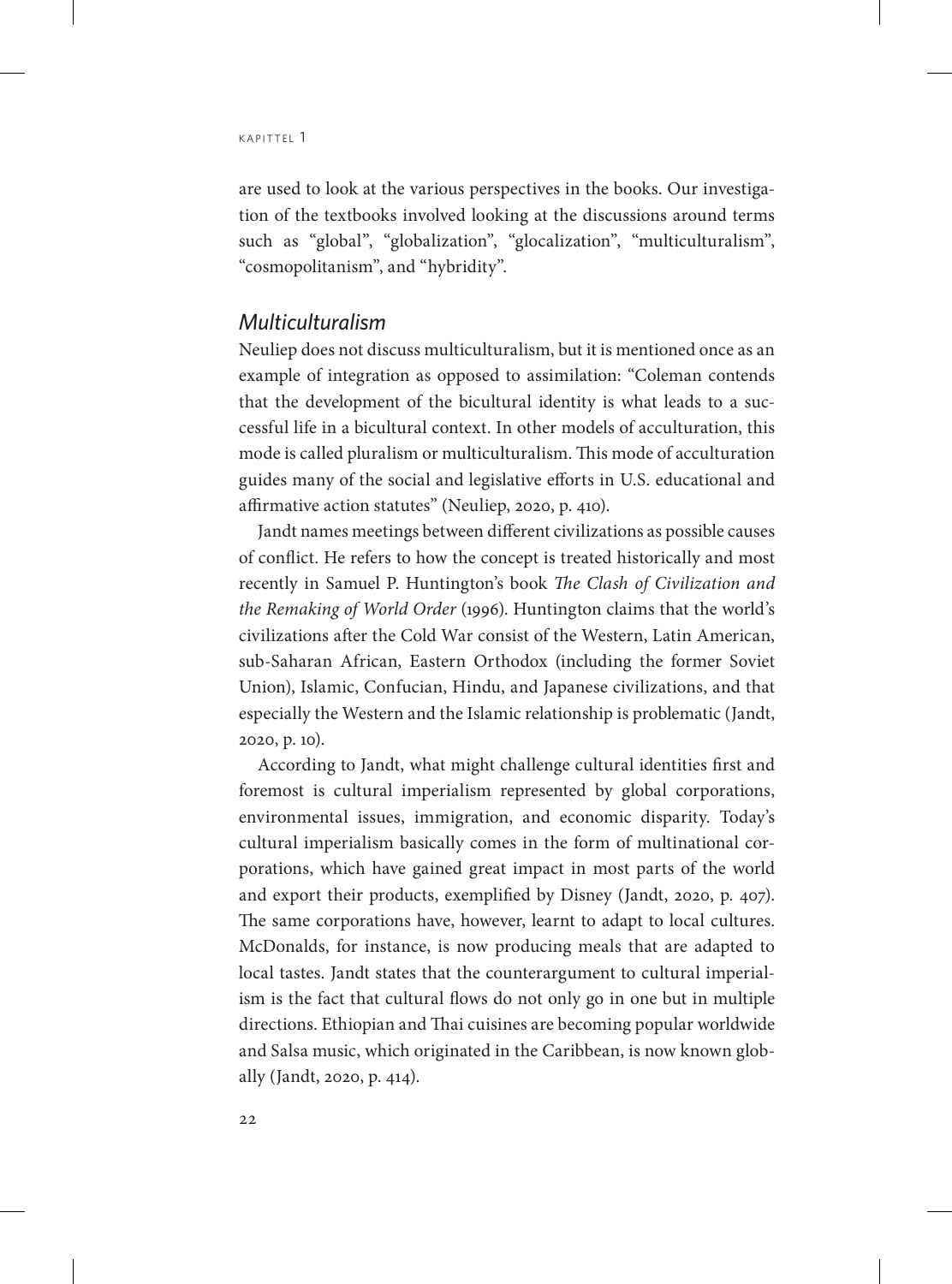To Holliday, multiculturalism can be either essentialist or nonessentialist. The essentialist version is called "boutique" multiculturalism. By this, he means an oversimplification of the culture and "selling it as a commodity by exoticizing it". A non-essentialist multiculturalism, however, appreciates diversity and does not easily fall into stereotyping cultures. In addition, it sees hybridity as present in all identities and cultural realities, as opposed to a non-essentialist multiculturalism that posits that cultural values cannot be shared because of barriers between cultures. The reference to not having to "cross one's national borders" means that one does not have to be an Indian living in the United States to be hybrid or in a third space, but that this applies to *all of us all the time* – that *all* our communities are "multicultural mosaics" (Holliday, 2018, p. 137).

Holliday claims that countries' education policies have contributed to this exaggeration and exoticization of people from "other cultures", and in this way contributed to the "othering" of people. When highly renowned world leaders, such as Germany's Angela Merkel, Britain's David Cameron and France's Nicolas Sarkozy, have stated that multiculturalism has failed, it is this kind of multiculturalism they have had in mind (Holliday, 2018, pp. 138–139).

#### *Hybridity*

Hybridity is not discussed much in the textbooks. Neuliep does not make any reference to it, while Jandt refers to it once in a non-relevant context. Holliday refers to it three times in connection with essentialism. For him, it is not about having to cross national borders to become a mixture of one's original culture and one's new host culture, but a relatively constant issue, "that all our communities are 'multicultural mosaics'" (Holliday, 2018, p. 138):

Regarding hybridity, the essentialist version implies being mixed or impure. It is important to try to find a way to move from this easier notion to the more difficult, complex non-essentialist version that relates to all of us. It is important, therefore, for us to be able to look at our own cultural identity and imagine how we can characterize it as being hybrid in a positive way, and to think how this then takes us away from the essentialist notion of a 'pure' or even 'virgin' culture. (Holliday, 2018, p. 141)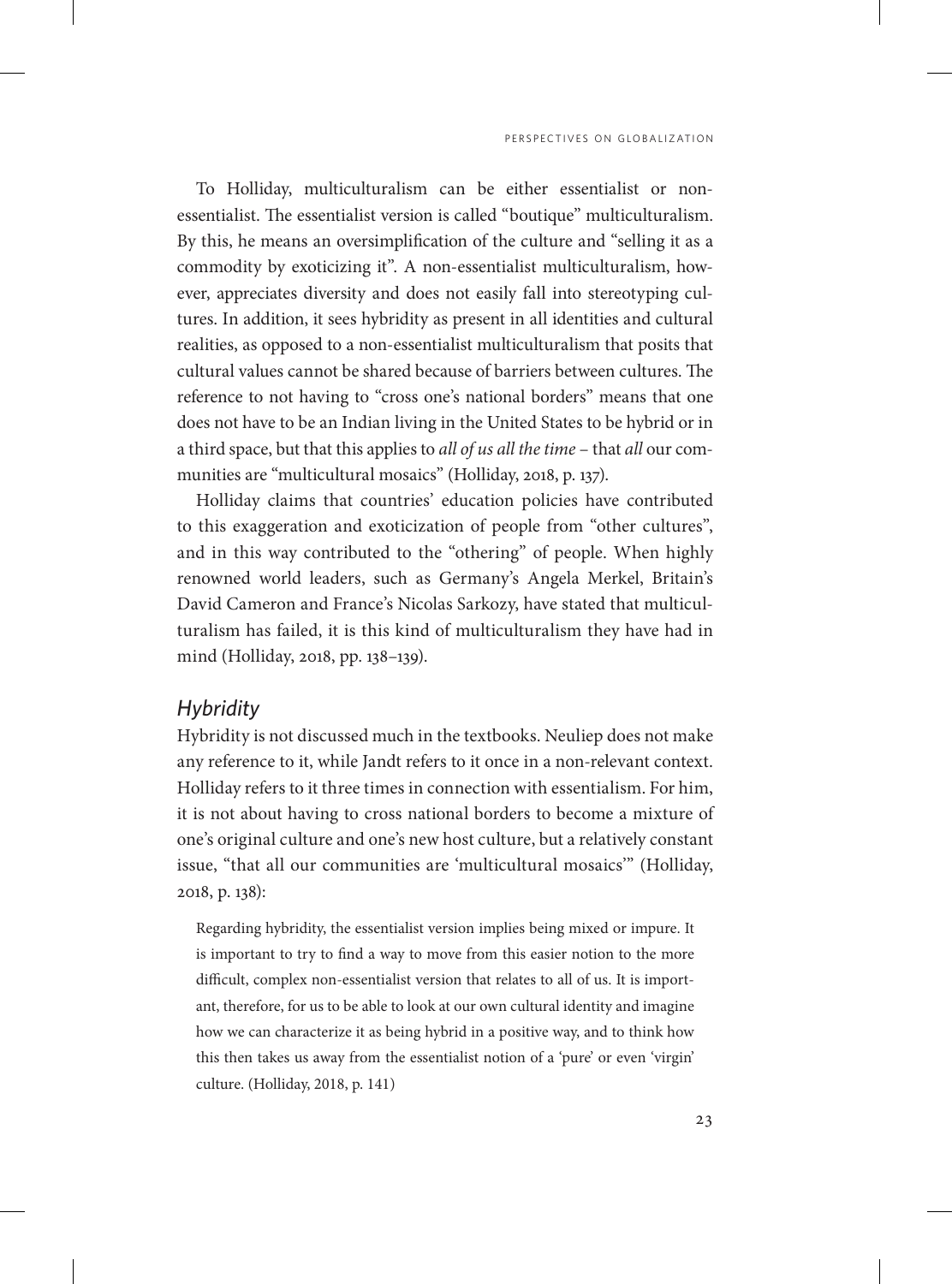## *Glocalization*

The related concept of glocalization is only used by Jandt. He mentions it a few times, in the sense of the adaptation of global markets to local customs and consumer preferences (Jandt, 2020, p. 388).

Holliday uses some examples to explain how grand narratives can play in to produce misunderstandings and miscommunication. He refers to Said's book *Orientalism* (1979) and shows how great narratives about the Western and Arab cultures interfere in a personal communication situation because the individuals bring global issues into their personal communication (Holliday, 2018, p. 114).

His thesis is that through literature, art and the popular media, the West has depicted an imagined, Othering, exotic picture of the East which is based more on Western preoccupations than with what is going on in the East. This falls precisely within the global positioning and politics domain of the grammar, in which an idealized Western Self is defined against a demonized non-Western Other (Holliday, 2018, p. 113).

## Category 3: Global perspectives in communication

In the third research question, we asked: *How do the textbooks relate to new, digital media as a part of intercultural communication?* From what is presented above, we saw that the three authors have different views on the essence of how intercultural communication takes place. Neuliep sees communication as a process, as well as being dynamic and symbolic. The model he uses in his definition is based on a traditional sender to receiver model:

Communication, then, is the ubiquitous, dynamic, interactive process of encoding and decoding verbal and nonverbal messages within a defined cultural, physiological, relational, and perceptual context. Although many of our messages are sent intentionally, some others – perhaps our nonverbal messages – can unintentionally influence other people. (Neuliep, 2020, p. 10)

Neuliep sees intercultural communication between person A and person B as coming into the communication situation with different attitudes and skills, such as socio-communicative style and empathy. The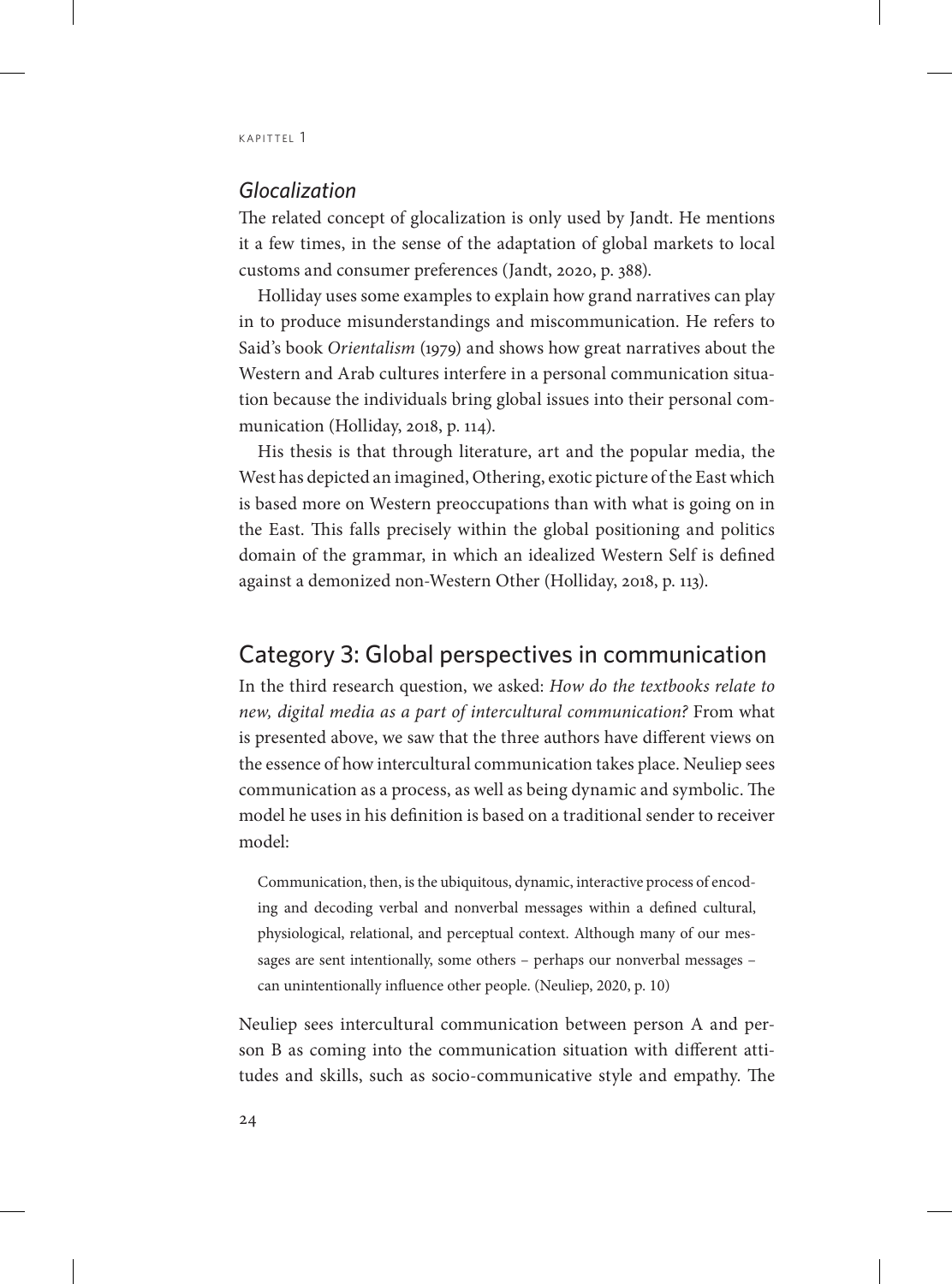communication's success, or failure, will also depend on the person's degree of intercultural communication apprehension, their success or failure in reducing uncertainty. When there is a meeting point between them, communication can take place and a third culture may appear: "whenever two people come together and interact, they create a third culture of shared meaning and relational empathy" (Neuliep, 2020, p. 304).

The examples of this kind of intercultural communication are basically taken from microcultural contexts, from person to person. Given the cultures in question, Neuliep describes challenges and possible outcomes of the communication: "People also bring with them a personal worldview largely based on cultural orientation. Hence, a Chinese person brings a collectivistic, high-context worldview, and a U.S. citizen brings an individualistic, low-context worldview. In a relationship, these two different worldviews merge into an independent worldview" (Neuliep, 2020, p. 305). There is little or no reference to kinds of communication that are not face-to-face or on a microsocial level in the chapter entitled "Developing Intercultural Relationships".

Like Neuliep, Jandt uses a classical communication model, with a sender who communicates to a receiver as his starting point when explaining communication. He emphasizes the contextual aspect of communication before he continues with a historical perspective on communicational technological developments (Jandt, 2020, p. 26). We can see a clear linear understanding of communication.

In Neuliep, 'global' or 'globalization' is mentioned in connection with technological advances such as the internet and smartphones, global business, global politics, or global conflicts (Neuliep, 2020, pp. 1–3). When explaining the dimensions involved in intercultural conflicts, Neuliep refers to Kim's model, which has three levels: macro, intermediary and micro. Neuliep refers to Gudykunst and Chua, and states that the way you solve intercultural conflicts between people who come from lowcontext cultures, such as the United States, and individuals who come from high-context cultures, such as China, differs in the way that an American is more likely to separate the issue from the person, as opposed to a Chinese. In other words, your cultural background can, to some degree, predict the outcome of the communication (Neuliep, 2020, p. 355).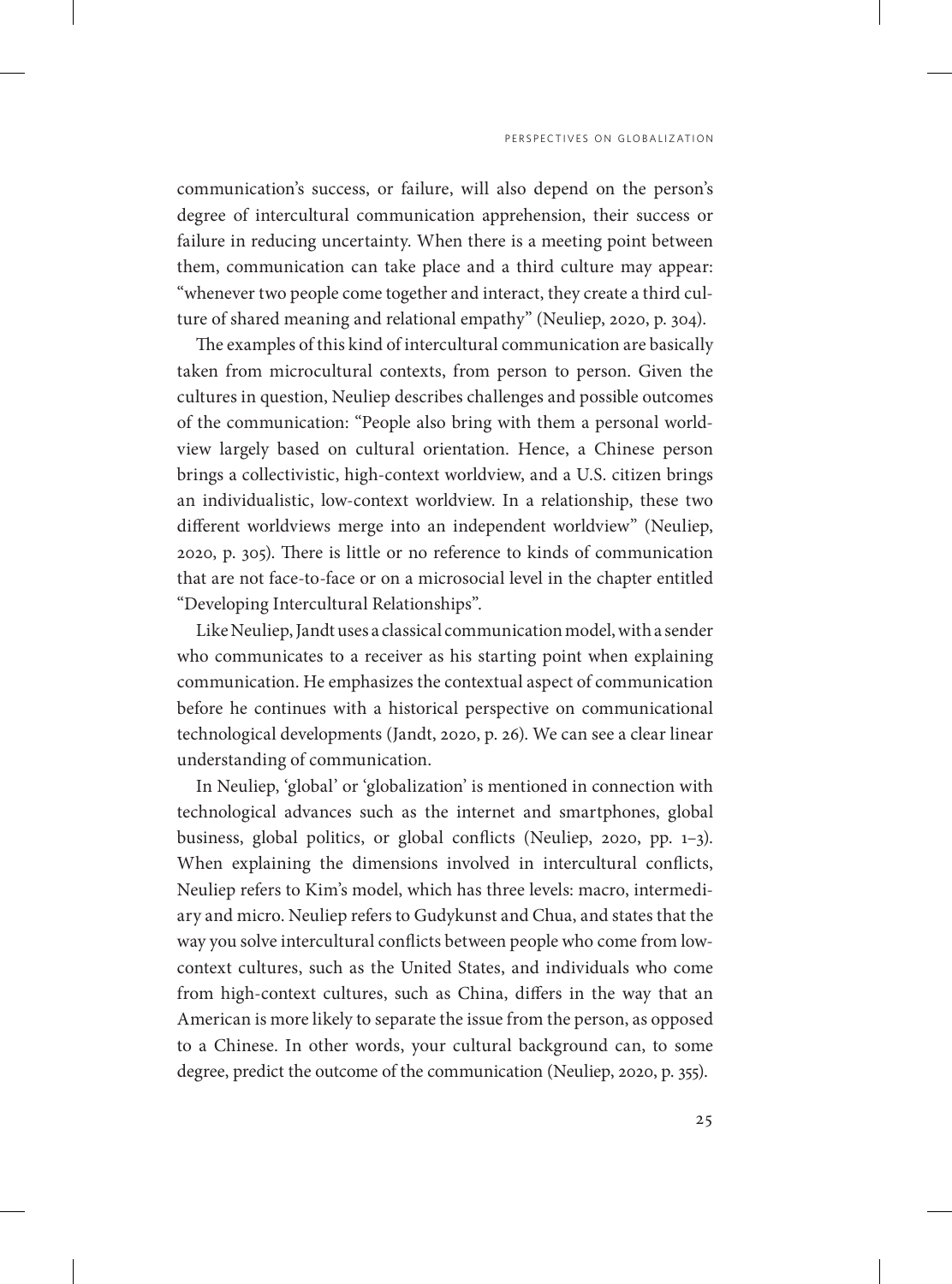Holliday has a rather substantial focus on globalization. He distinguishes between centered and de-centered globalization. Centered globalization holds the West as the Center and 'the rest' is the Periphery. If the Periphery buys into the stereotyped images of itself, it leads to what Holliday calls self-othering.

#### *(Social) media*

Facebook is, likewise, mentioned as an example of the spreading of technology (Neuliep,2020, pp. 1, 320), and later, nations are compared in regard to their degree of fear of loss of privacy (Neuliep, 2020, p. 138) and how it is used for self-presentation (Neuliep, p. 321).

Neuliep refers to a study that shows the use of Facebook by African Americans, Latinos, and students of Indian ancestry. It shows that these groups invest more in self-marketing than Vietnamese and white students (Neuliep, 2020, p. 322). Neuliep does not make any remarks on the large groupings of these students or the grouping by skin color. In addition, another study that shows that Chinese and Koreans use social media to a greater degree as a means to achieve social gratification is mentioned as well (Neuliep, 2020, p. 139).

In Jandt, media is treated as a subcategory when discussing media as a part of intercultural communication. Social media is mentioned together with the telephone and the internet. The presentation is given as a statement of the actual status of use across the world. It is not discussed in the broader context of what it does to general intercultural communication, but rather focuses on the situation in different countries. Social media is mentioned several times in the book, mostly to show the situation and statistics in different places. Under the heading "The promise of new media", the author lists different customs related to the use of mobile phones. The figure shows differences between countries, such as Japan, Spain and Italy, and India and parts of Africa. The main point of the paragraph is that "social media are now enabling individuals to connect across cultures in ways that were not possible only a couple of decades ago" (Jandt, 2020, p. 439).

Social media alone is only mentioned once, but Facebook is mentioned twenty-three times in Holliday's book. It is used both as an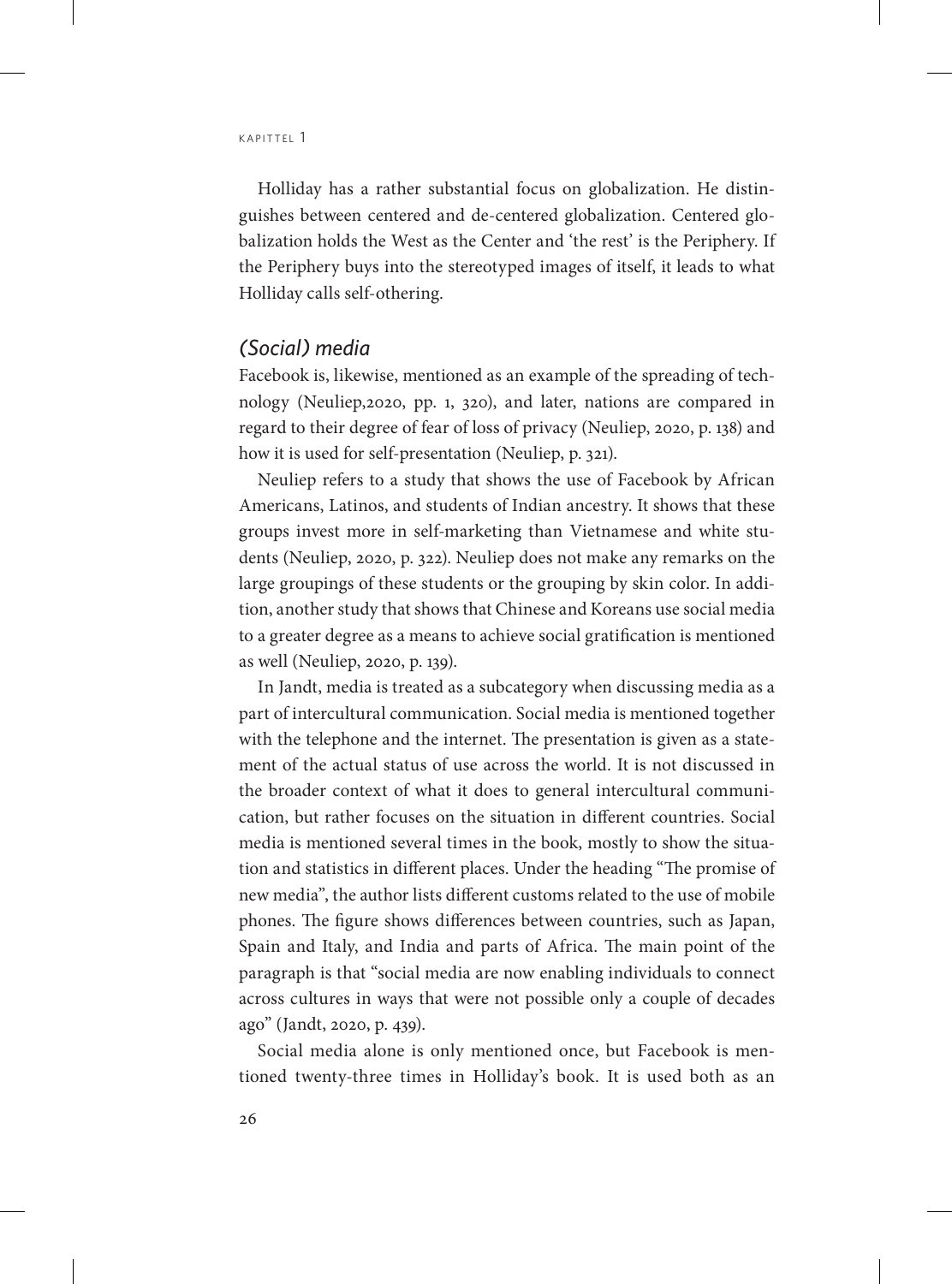example of a centered globalization and a de-centered globalization. As a tool of centered globalization, it originates and is based in the United States, flowing culturally from the Center, while it can be utilized from the Periphery to promote almost any cause or idea (Holliday, 2018, p. 20).

# Category 4: Relation to Intercultural Communication's academic tradition

The fourth research question was as follows: *In what way do the textbooks relate to the academic foundations of Intercultural Communication?*  Between the two American textbooks, Neuliep appears to be the closest to the traditional foundations of Intercultural Communication. It is the eighth edition of the book, and it is aimed at American college students when it says that:

it alerts students to the importance and necessity of intercultural communication in the 21st century. An argument presented here is that modern technology has decentralized information. This means that billions of people across the planet now have access to information not available to them only a few years ago. Such information empowers them. The most current data from the U.S. Census Bureau are reviewed, which point to the growing diversity of the U.S. population. (Neuliep, 2020, p. xi)

The book is organized in a way common to many of the early textbooks (e.g., Dodd, 1991; Samovar & Porter, 1972), with chapters on verbal and non-verbal communication, following traditional theories from Hall and Hofstede on, for example, individualism vs. collectivism and high and low-context cultures. Its focus is on intercultural communication as a contextual enterprise, and the anxiety/uncertainty reduction theory has a relatively dominant place in his presentation.

Likewise, Jandt has quite a few references to both Hall and Hofstede. Here, Hall is credited for being the founding father of the academic field of Intercultural Communication, and his naming of high-context and low-context cultures is mentioned (Jandt, 2020, pp. 69, 83, 86). Jandt renders Hofstede and his dimensions of culture a significant space. After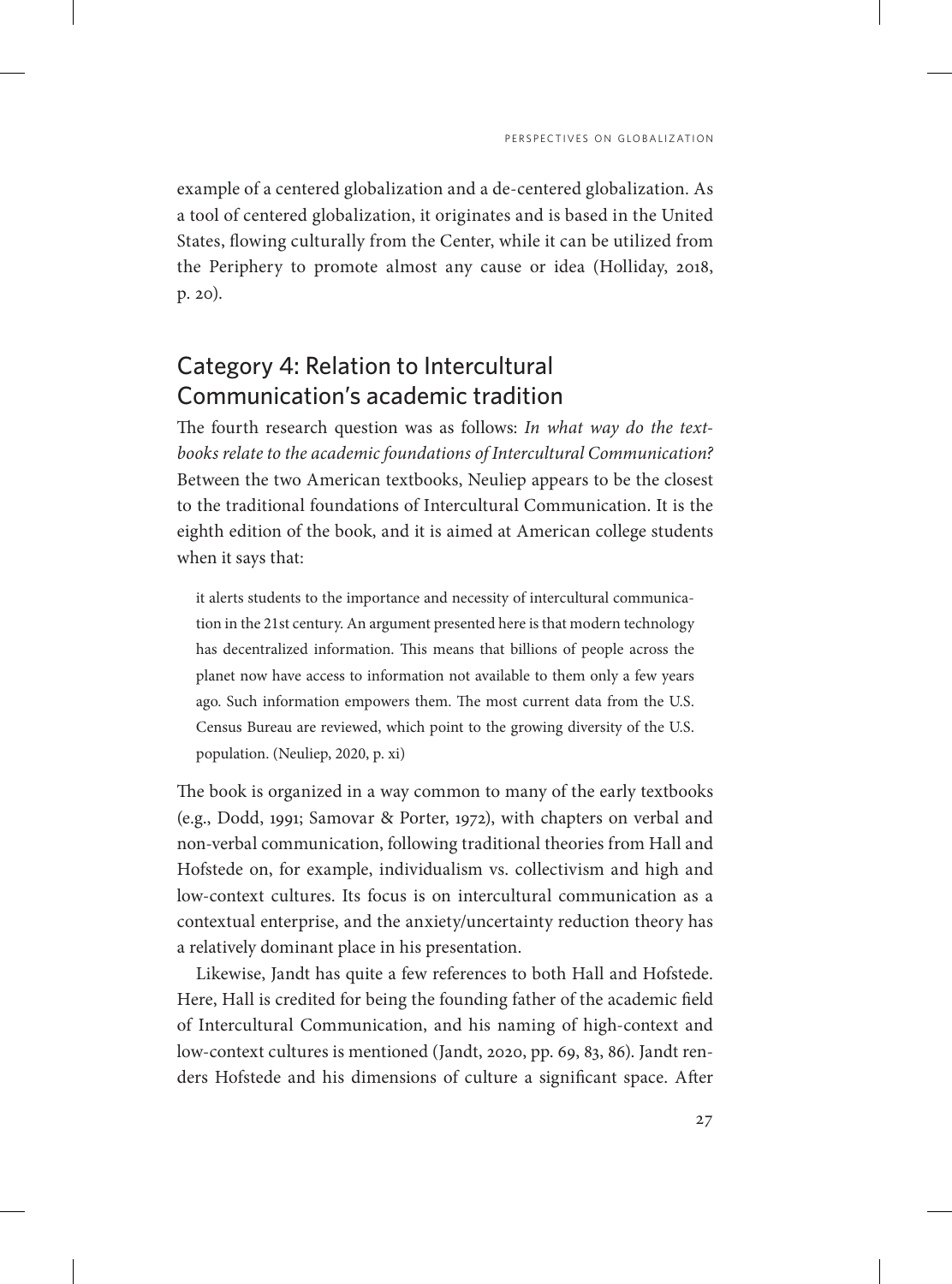having presented Hofstede's dimensions, he pays substantial attention to critiques and critics of Hofstede (Jandt, 2020).

This resonates with his remarks in the Preface, where Jandt states that he has removed the terms "subculture" and "subgroup" and replaced them with "community", added the coverage of nonbinary gender identities, and rewritten the chapter on nation-state cultures to highlight the objections and alternatives to Hofstede (Jandt, 2020, p. xviii).

Jandt mentions that an important rationale for the latest revision of his book is the dramatic increase in immigration and refugees, "attitudes toward gender identifications, awareness of social class identity, and awareness of religious identity". He adds that he has updated the book to "include the current international developments and communications challenges, such as the relationship between DNA testing and cultural identity, negotiations between North and South Korea, the refugee experience in Europe, and the introduction of the idea of 'glocalization'" (Jandt, 2020, p. xviii).

The author of *Understanding Intercultural Communication* (2018), Adrian Holliday, is Professor of Applied Linguistics and Intercultural Education at Canterbury Christ Church University. He sees the connection between language and culture in the way that in meeting people from other cultures, you build on your own cultural norms, your "grammar of culture", when you start learning and communicating with the other culture. This book has a different structure and does not refer to the same tradition as the two others, but rather to literature from anthropology, linguistics, and cultural studies.

## **Local, ethnic, global, hybrid or what?**

In all Intercultural Communication literature, the question of how to define cultural identity plays a central role. What constitutes identity and what role does it play in the actual communication between people? Is it nationality, race, ethnicity, local community, gender, class, age or what? As the world has become increasingly globalized, these questions have been increasingly discussed. The three researched textbooks constitute no difference.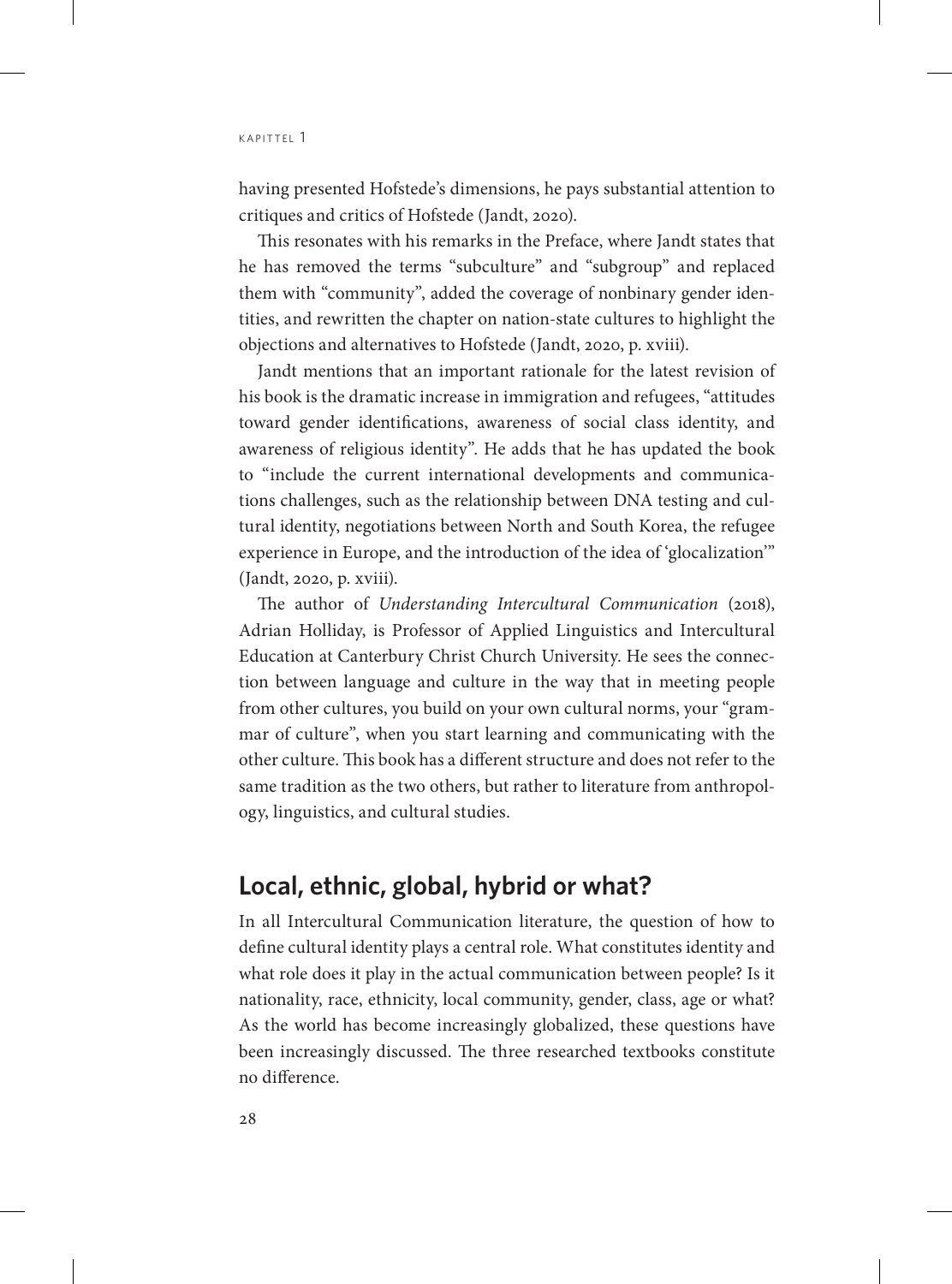Based on the presented findings, we can see some differences in approaches to and understanding of these questions. As shown earlier in this chapter, the early history of Intercultural Communication to a large extent regarded nation as the natural research unit when, for instance, comparing values at a macro level. Even at a micro level, however, most of the literature took for granted that a person's national background was determinative for the outcome of the communication (Neuliep, 2020, p. 355). In this way, Neuliep clearly adheres to the early tradition of Intercultural Communication. Jensen calls this tradition a "functionalist tradition" (Jensen, 1998, p. 34). It represents a positivistic approach. The research is basically quantitative. Questionnaires quantify, for example, cultural values, as seen in Hofstede's research, and Piller refers to it as "Intercultural Communication 1.0." (Piller, 2009).

Early textbooks in Intercultural Communication (e.g., Dodd, 1982; Samovar & Porter, 1972; Samovar et al., 1981) followed an understanding of culture as, for example, a group's "beliefs, norms, activities, institutions, and communication patterns" (Dodd, 1982, p. 41) and chapters on such topics as national values, verbal and non-verbal communication were common, as we find in Neuliep's book as well. It is possible to communicate across these units, but then one has to overcome certain obstacles and reduce uncertainty when confronted by strangers. By acquiring knowledge of, for example, language, nonverbal communication, and the worldview, one might be able to minimize the difficulties and perhaps also predict some of the outcomes of communication (Dodd, 1991; Martin & Nakayama, 1993).

Therefore, the textbook that is closest to this early tradition is Neuliep's book. Here, we have seen that examples of cultural values are directly linked to nationality, as in the case of Maoris, who are the only ethnic group alongside other nationalities, even such a diverse nation as India, that are linked to a nation-state, namely New Zealand (Neuliep, 2020, p. 14).

The latest technological developments are added in Neuliep's latest edition, where we find statistics of the spread of Facebook and social media. This new technology is not linked to any general challenges to global culture. The view of communication is that of the traditional communication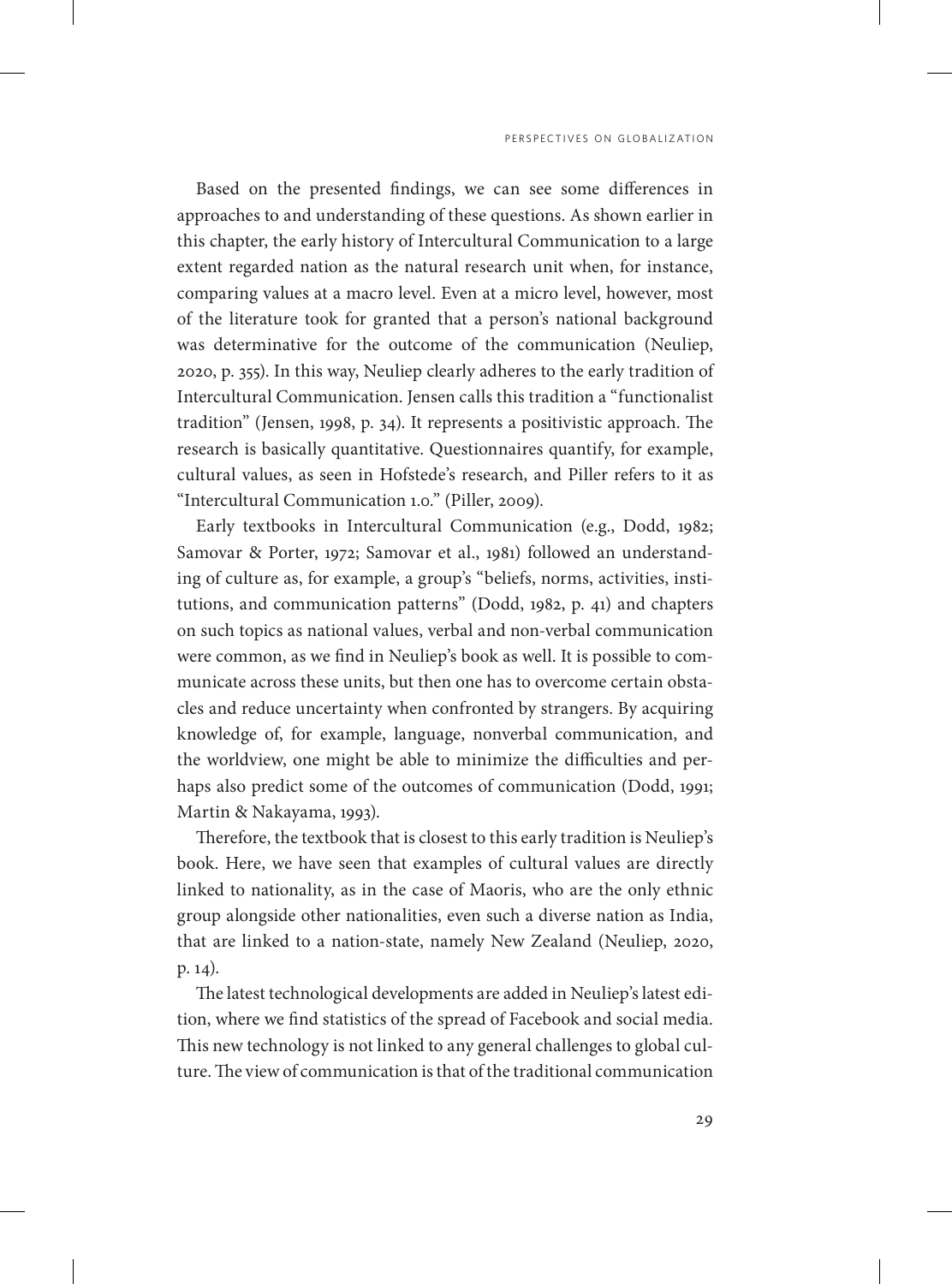model, with a sender and a receiver, a static cultural approach (Dahl, 2016, p. 68). If the message is received in the way the sender intended, then it is an effective communication: "the simultaneous encoding, decoding, and interpretation of verbal and nonverbal messages between people" (Neuliep, 2020, p. 10).

Jandt's textbook differs from Neuliep in its understanding and definition of culture. When the first edition appeared in 1995, it introduced a change from previous textbooks. It defined culture in a critical hermeneutic way. It represented a breach with the mainstream of books when the first edition appeared in 1995 (Jensen, 1998, p. 36) since Jandt's definition of culture emphasizes the way that the individual identifies him/herself as belonging to a culture, and not what he/she is assigned by others.

It has strong similarities to Neuliep's book in its emphasis on the importance of nation as a cultural unit, although it is more nuanced here than Neuliep, because Jandt questions the usefulness of nation as a definite cultural marker while admitting that it is very important and has become increasingly so.

Holliday is, to a much larger extent than Neuliep and Jandt, occupied with globalization and presents two different kinds, centered and de-centered globalization. In centered globalization, the West is the dominant part, while in de-centered globalization, the cultural flows may go in many different directions. In his "grammar of culture", he mentions "global positioning" as playing a role, even in inter-personal communication in cases where communication issues at the micro level might be connected to macro level topics. In this way, he adheres to an interpretive constructivist tradition. At the same time, Holliday sees globalization and cosmopolitanism not as a process of ideas and values going from the West to the rest, but rather as a condition where societies, in their meeting, change into an awareness where they see that social realities and social transformations happen constantly. This is a critical cosmopolitanism, because it is not a normative cosmopolitanism that sees the world going to a universal culture and a world polity (Delanty, 2006). Holliday's textbook represents a more dynamic view of culture. Culture is not a fixed entity, but it is a constant interaction between individual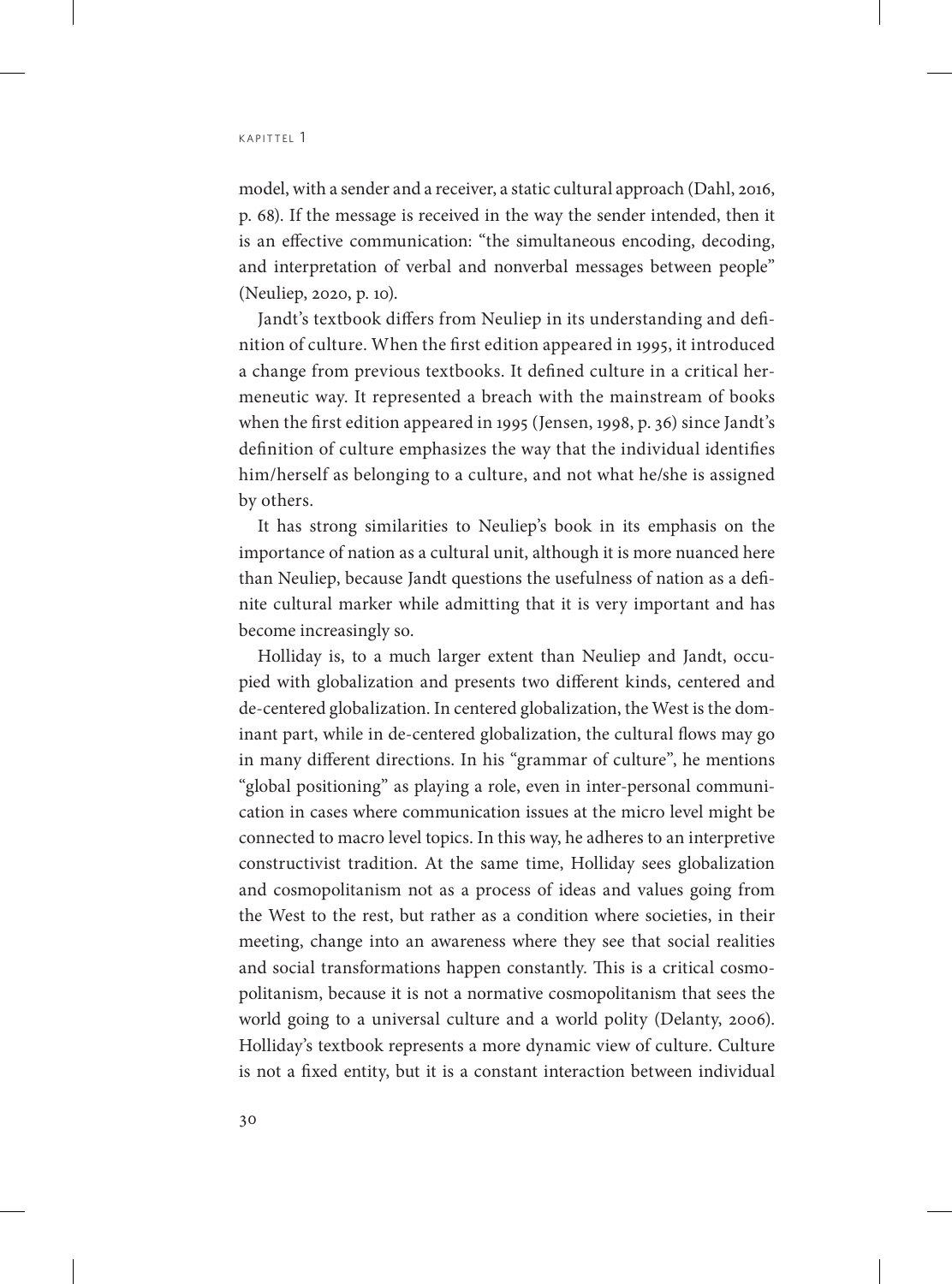actors and the social structure. It should be categorized as belonging to a post-structuralist perspective.

Recently, we have seen a shift in direction towards a hermeneutic tradition, especially in the British and Scandinavian traditions. In this tradition, Clifford Geertz's definition of culture is used as an analytical concept, where culture is seen as a web that we spin around ourselves (1973). Thus, it is human relations that are central.

Within the Scandinavian tradition, we have seen a clear development from a functionalist and process-analytical understanding to a more semiotic and hermeneutic understanding, as in Nynäs, for example, who defines intercultural communication as a process in which one seeks to achieve a common understanding across cultural boundaries (Nynäs, 2006).

From this research, we can see that the traditional roots from the academic origins are still strong. They are stronger, though, in the American tradition than in the European one, as we can see from Holliday's textbook compared to the two American books. As shown in the presentation of the historical perspectives of the subject, this resonates with the general development. These three textbooks are from major publishers and in wide use.

# **Conclusion**

We have seen that a new, global reality is included in the investigated academic textbooks. However, the balance between this new understanding and adherence to a more traditional way of perceiving cultures and intercultural communication varies. The far-reaching possibilities in communication provided by the new media alter the way we understand intercultural communication, and this fact is included in various degrees.

The research attempted to uncover the philosophical and ideological foundations of textbooks in Intercultural Communication. A part of this was to study how they position themselves in relation to this tradition and how they relate to new trends, developments, and other academic traditions. Especially instructors in intercultural communication need to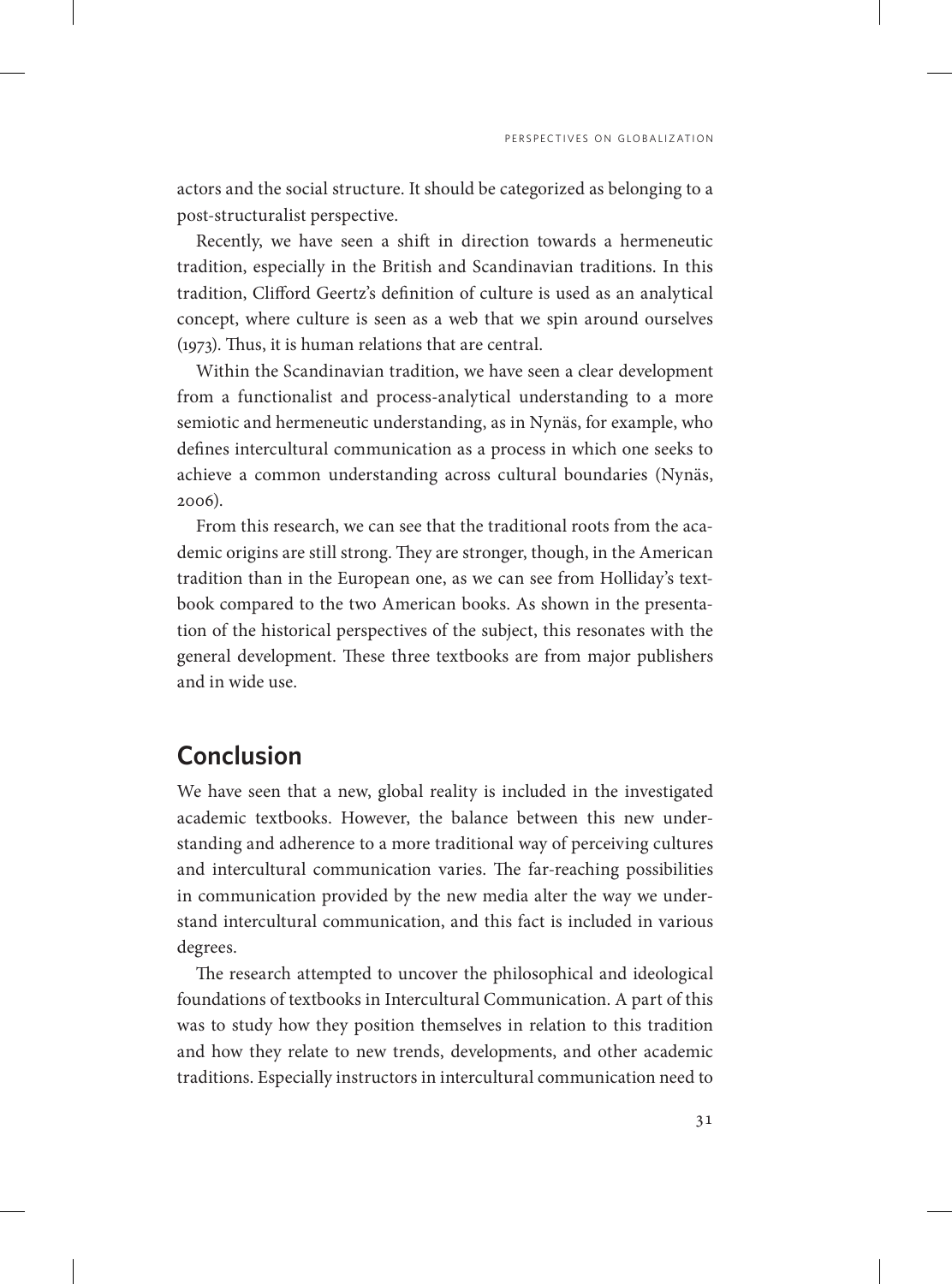be aware of these underlying foundations to be effective teachers with a deeper knowledge of the issues involved.

It is a bit far-fetched to say anything decisive on the development of the field of Intercultural Communication based on the analysis of these three textbooks. Only a few perspectives have been highlighted, and it can only give some general insights into the academic discussion and positions within current Intercultural Communication. Other textbooks, and textbooks from other countries, may differ greatly from these three. More studies are therefore needed to investigate those and identify the trends and the academic traditions to which they belong.

## **Literature**

Aadnesen, B. N. & Hærem, E. (2007). *Interkulturelt barnevernsarbeid*. Universitetsforlaget.

Aambø, A. (2021). *Innvandreres helse og helsetjenestens ansvar*. Cappelen Damm.

Appadurai, A. (1996). *Modernity at large: Cultural dimensions of globalization* (Vol. 1). University of Minnesota Press.

- Berg, B. & Ask, T. A. (2011). *Minoritetsperspektiver i sosialt arbeid.* Universitetsforlaget.
- Bratberg, Ø. (2014). *Tekstanalyse for samfunnsvitere*. Cappelen Damm Akademisk.
- Bjørnæs, E. (1993). *Leker like barn best?: Grunnbok i migrasjonspedagogisk teori og praksis*. Tano.
- Brislin, R. W. (1990). *Applied cross-cultural psychology*. SAGE Publications.

Castells, M. (2009). *Communication power.* Oxford University Press.

Dahl, Ø. & Habert, K. (1986). *Møte mellom kulturer: Tverrkulturell kommunikasjon*. Universitetsforlaget.

Dahl, Ø. (2013). *Møter mellom mennesker: Innføring i interkulturell kommunikasjon.* Gyldendal Akademisk.

- Dahl, Ø. (2016). *Human encounters: Introduction to intercultural communication*. Peter Lang.
- Delanty, G. (2006). The cosmopolitan imagination: Critical cosmopolitanism and social theory. *The British Journal of Sociology*, *57*(1), 25–47.
- Dodd, C. H. (1982). *Dynamics of intercultural communication*. William C. Brown Publishers.
- Dodd, C. H. (1991). *Dynamics of intercultural communication*. W.C. Brown.
- Duguleană, L. (2014). National cultural dimensions and well-being in some countries of the world, in 2013. *Cross-Cultural Management Journal*, *16*(02), 305–314.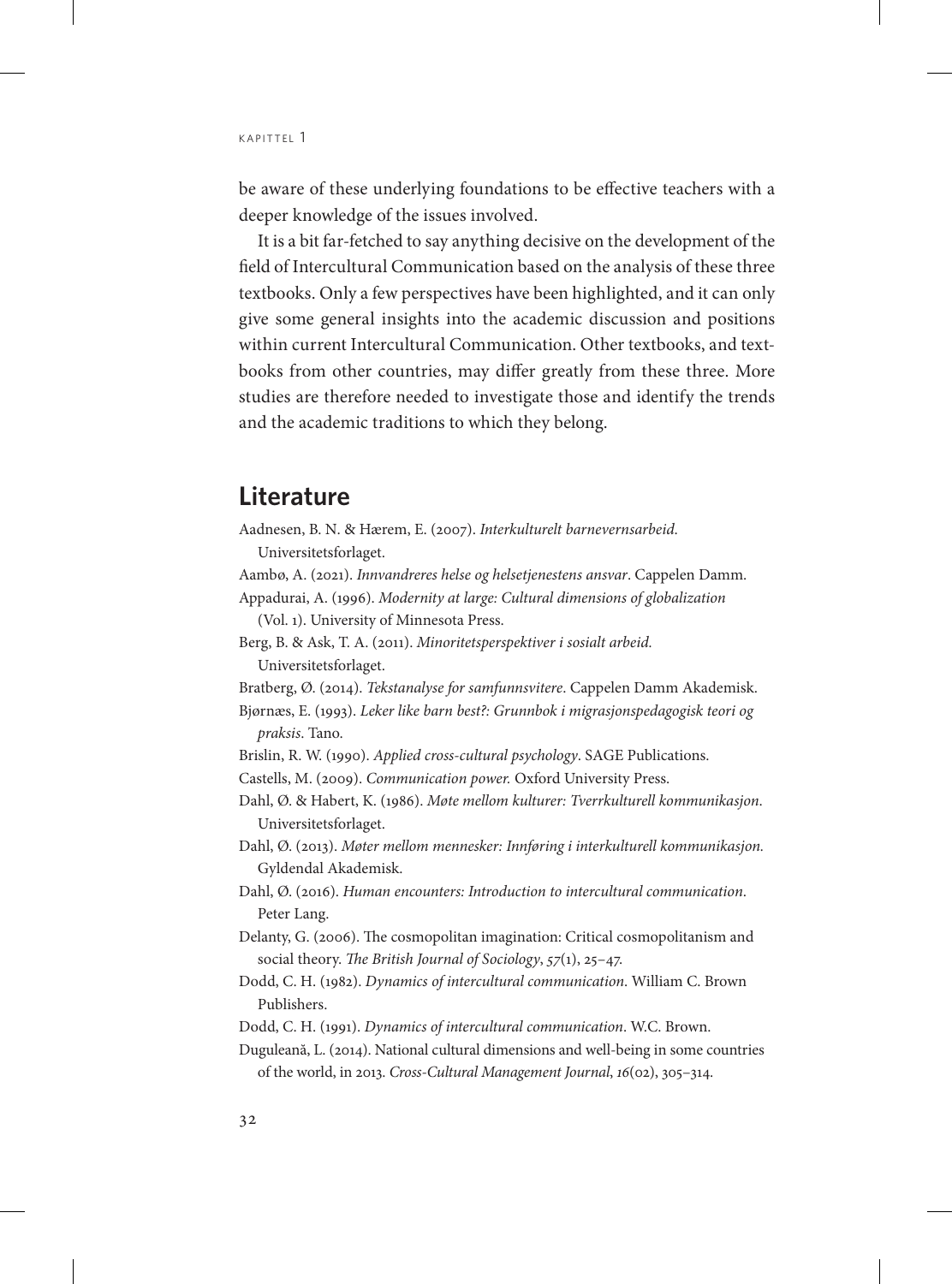Dypedahl, M. & Bøhn, H. (2017). *Veien til interkulturell kompetanse*. Fagbokforlaget.

- Fandrem, H. (2011). *Mangfold og mestring i barnehage og skole: Migrasjon som risikofaktor og ressurs*. Høyskoleforlaget.
- Ferri, G. (2018). *Intercultural communication: Critical approaches and future challenges*. Springer.
- Fife, A. (1991). *ABC om flerkulturell kommunikasjon*. Global.
- Fife, A. (2002). *Tverrkulturell kommunikasjon.* Yrkeslitteratur.
- Fiore, Q. & McLuhan, M. (1967). *The medium is the massage*. Random House.
- Fuchs, C. (2014). *Social media: A critical introduction*. Sage.
- Ganesh, S., Li, M. & Vaccarino, F. (2017). The bases for intercultural communication in a digital era. In S. M. Croucher (Ed.), *Global perspectives on intercultural communication* (pp. 355–365). Taylor & Francis.
- Geertz, C. (1973). *The interpretation of cultures*. Basic Books.
- Gudykunst, W. B. & Kim, Y. Y. (1984). *Communicating with strangers: An approach to intercultural communication*. Addison Wesley Publishing Company.
- Hall, E. T. (1959). *The silent language*. Doubleday.
- Hannerz, U. (1990). Cosmopolitans and locals in world culture. *Theory, culture & society*, *7*(2–3), 237–251.
- Hannerz, U. (1992). *Cultural complexity: Studies in the social organization of meaning*. Columbia University Press.
- Haugseth, J. F. (2013). *Sosiale medier i samfunnet*. Universitetsforlaget.
- Held, D. (2010). *Cosmopolitanism: Ideals and realities*. Polity.
- Hofstede, G. (1980). *Culture's consequences: National differences in thinking and organizing*. Sage.
- Holliday, A. (2018). *Understanding intercultural communication*. VitalSource Bookshelf. <https://bookshelf.vitalsource.com/#/books/9781351139502/>
- Huntington, S. P. (1996). *The clash of civilizations and the remaking of the modern world*. Simon and Schuster.
- Hylland Eriksen, T. (1993). In which sense do cultural islands exist? *Social Anthropology, 1*(1b), 133–147. https://doi.org/10.1111/j.1469-8676.1993.tb00246.x
- Hylland Eriksen, T. (1997). *Flerkulturell forståelse*. Universitetsforlaget.
- Jandt, F. E. (2020). *An introduction to intercultural communication*. VitalSource Bookshelf. <https://bookshelf.vitalsource.com/#/books/9781544383880/>
- Javidan, M., House, R. J., Dorfman, P. W., Hanges, P. J. & De Luque, M. S. (2006). Conceptualizing and measuring cultures and their consequences: A comparative review of GLOBE's and Hofstede's approaches. *Journal of International Business Studies*, *37*(6), 897–914.
- Jávo, C. (2010). *Kulturens betydning for oppdragelse og atferdsproblemer. Transkulturell forståelse, veiledning og behandling*. Universitetsforlaget.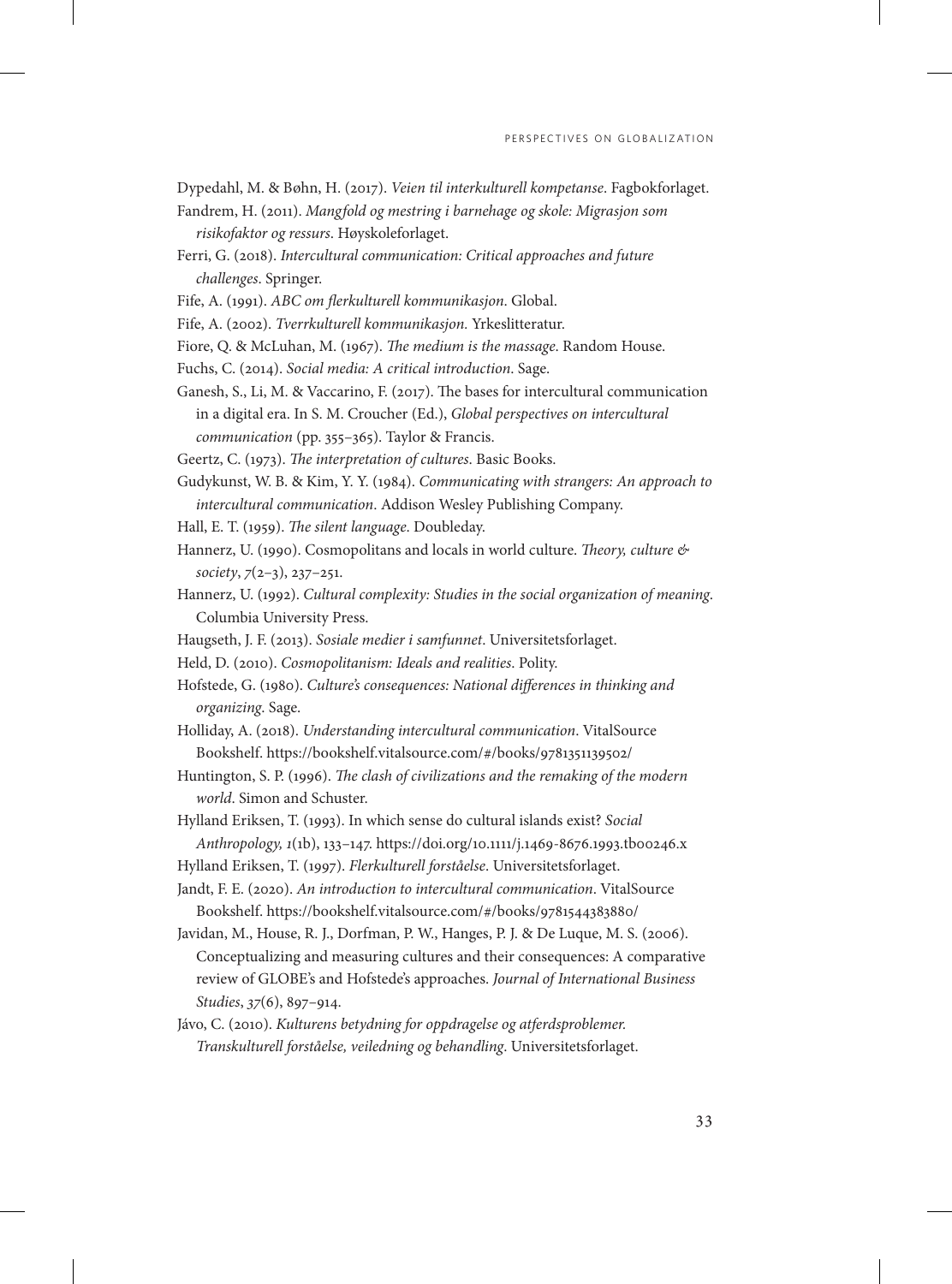- Jensen, I. (1998). *Interkulturell kommunikation i komplekse samfund*. Roskilde Universitet.
- Jensen, I., Dahl, Ø. & Nynäs, P. (2006). *Bridges of understanding: Perspectives on intercultural communication*. Fagbokforlaget.
- Jensen, P. & Ulleberg. I. (2011). *Mellom ordene*. Gyldendal.

Kalscheuer, B. (2013). Encounters in third space: Links between intercultural communication theories and postcolonial approaches. In M. K. Asante, Y. Miike & J. Yin (Eds.), *The global intercultural communication reader*. Routledge.

- Kraidy, M. M. (2002). Hybridity in cultural globalization. *Communication Theory*, *12*(3), 316–339.
- Kraidy, M. (2017). *Hybridity, or the cultural logic of globalization*. Temple University Press.
- Lewellen, T. C. (2002). *The anthropology of globalization: Cultural anthropology enters the 21st century*. ABC-CLIO.
- MacSweeney, B. (2002). Hofstede's model of national cultural differences and their consequences: A triumph of faith; a failure of analysis. *Human Relations*, *55*(1), 89–118.

Magelssen, R. (2008). *Kultursensitivitet: Om å finne likhetene i forskjellene*. Akribe.

- Martin, J. N. (1994). Intercultural communication: A unifying concept for International Educational exchange. In G. Althen (Ed.), *Learning across cultures: Intercultural communication and international educational exchange* (pp. 9–29). Association of International Educators.
- Martin, J. N. & Nakayama, T. K. (1999). Thinking dialectically about culture and communication. *Communication Theory,* (9), 1–25.

Mathews, G. (2000). *Global culture/individual identity: Searching for home in the cultural supermarket*. Psychology Press.

- Melberg, H. O. & Kjekshus, L.-E. (Eds.) (2012). *Fremtidens Helse-Norge*. Fagbokforlaget.
- Meyer, E. (2014). *The culture map: Breaking through the invisible boundaries of global business*. Public Affairs.
- Nergård, J. I. & Vitebsky, P. (Eds.). (2019). *Kulturen som pasient. Uvanlige møter for vanlige folk*. Universitetsforlaget.
- Neuliep, J. W. (2020). *Intercultural communication*. VitalSource Bookshelf. [https://](https://bookshelf.vitalsource.com/#/books/9781544348735/) [bookshelf.vitalsource.com/#/books/9781544348735/](https://bookshelf.vitalsource.com/#/books/9781544348735/)
- Nilsen, S. (2017). *Inkludering og mangfold: Sett i spesialpedagogisk perspektiv.*  Universitetsforlaget.
- Nynäs, P. (2006). Interpretative models of estrangement and identification. In Ø. Dahl, I. Jensen & P. Nynäs (Eds.), *Bridges of understanding. Perspectives on intercultural communication* (pp. 23–39)*.* Unipub.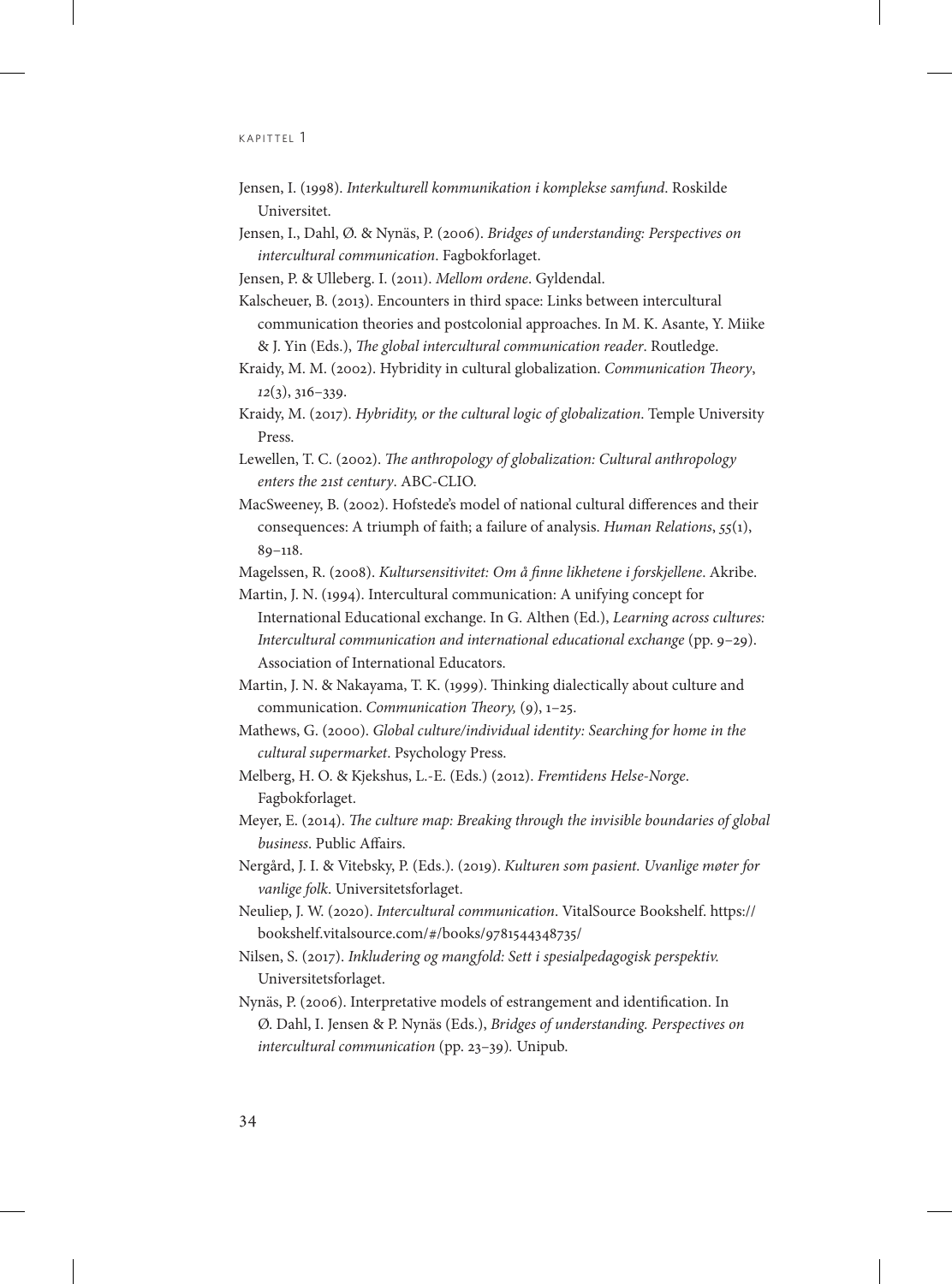Pieterse, J. N. (1994). Globalisation as hybridisation. *International Sociology*, *9*(2), 161–184.

Pieterse, J. N. (2001). Hybridity, so what? *Theory, Culture & Society*, *18*(2–3), 219–245.

Piller, I. (2009). Intercultural communication. In F. Bargiela-Chiappini (Ed.), *The handbook of business discourse* (pp. 317–329). Edinburg University Press.

Robertson, R. (1995). Glocalization: Time-space and heterogeneity-homogeneity. In M. Featherstone, S. Lash & R. Robertson (Eds.), *Global modernities* (pp. 25–44). Sage.

Roddvik, V. (2010). *Flerkulturelle arbeidsplasser: En veiviser*. Fagbokforlaget.

Romani, L. & Claes M.-T. (2014). Why critical intercultural communication studies are to be taken seriously in cross-cultural management research? *International Journal of Cross Cultural Management*, *14*(1), 127–132. [https://doi.org/10.1177/](https://doi.org/10.1177/1470595813507156) [1470595813507156](https://doi.org/10.1177/1470595813507156)

Røthing, Å. (2017). *Mangfoldskompetanse. Perspektiver på undervisning i yrkesfag.* Cappelen Damm.

Rygg, K. (2014). Intercultural training: Learn to avoid treading on other people's toes or experience walking in the other person's shoes. *FLEKS-Scandinavian Journal of Intercultural Theory and Practice*, *1*(1).

Said, E. (1979). *Orientalism*. Vintage Books.

- Salole, L. (2013). *Krysskulturelle barn og unge: Om tilhørighet, anerkjennelse, dilemmaer og ressurser*. Gyldendal Akademisk.
- Samovar, L. A. & Porter, R. E. (1972). *Intercultural communication: A reader*. Wadsworth Publishing Company.
- Samovar, L. A., Porter, R. E. & Jain, N. C. (1981). *Understanding intercultural communication*. Wadsworth Publishing Company.
- Shenkar, O. (2001). Cultural distance revisited: Towards a more rigorous conceptualization and measurement of cultural differences. *Journal of International Business Studies*, *23*(3), 519–535.
- Shuter, R. (2013). The centrality of culture in the 20th and 21st centuries. In M. K. Asante, Y. Miike & J. Yin (Eds.), *The global intercultural communication reader* (pp. 48–58). Routledge.
- Soares, A. M., Farhangmehr, M. & Shoham, A. (2007). Hofstede's dimensions of culture in international marketing studies. *Journal of Business Research*, *60*(3), 277–284.
- Weber, M. (1964). *The theory of social and economic organisation* (A. M. Henderson & T. Parsons, Trans. and T. Parsons, Ed.). The Free Press. (Originally published 1922)

Weber, M. (1968). Ideal types and theory construction. In M. Brodbeck (Ed.), *Readings in the philosophy of the social sciences* (pp. 496–507). Macmillan. (Originally published 1949 in *The methodology of the social sciences*. The Free Press)